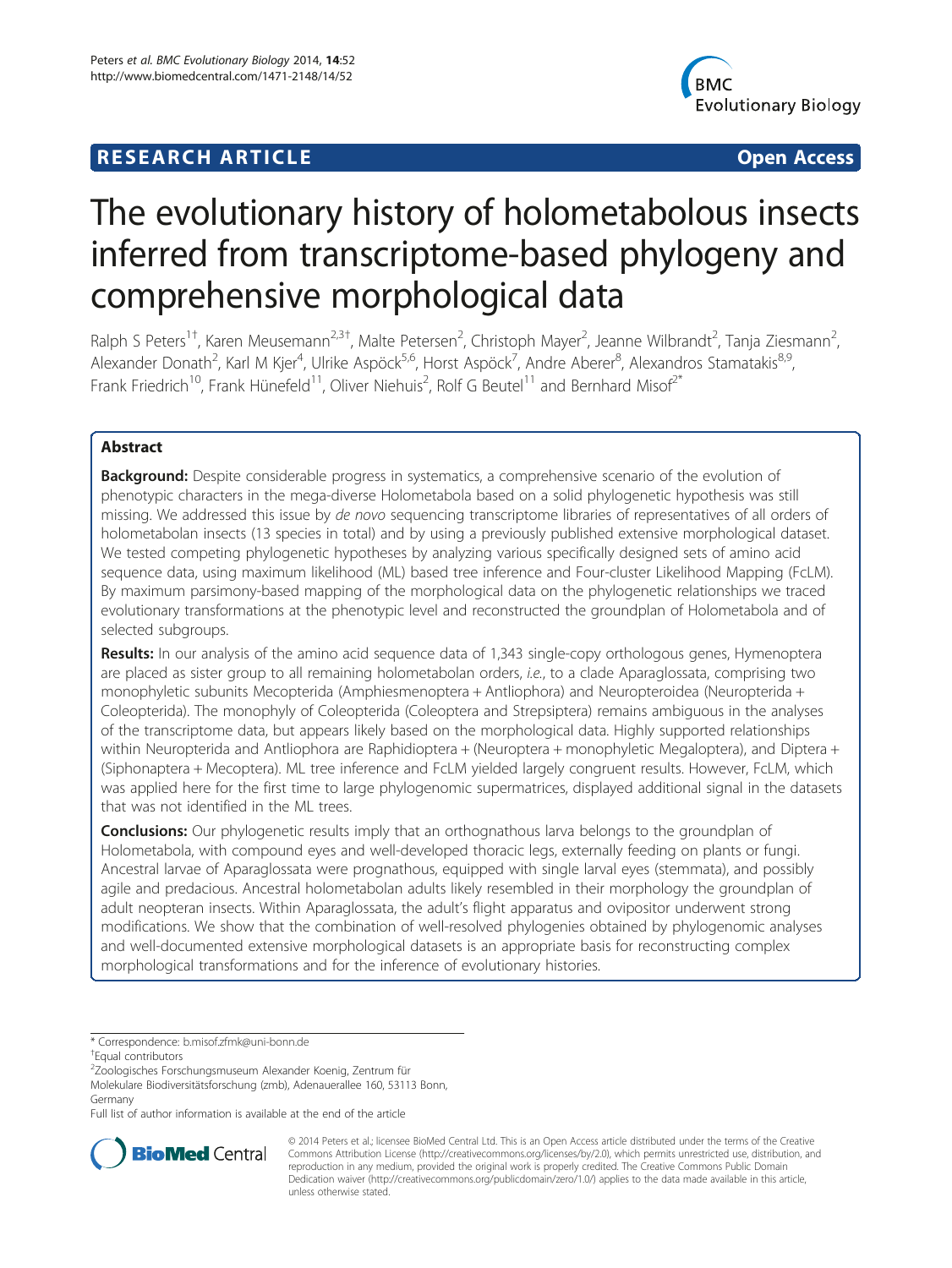#### Background

Holometabola (or Endopterygota) are, given their evolutionary age, by far the most species-rich subgroup of insects (Hexapoda) and comprise more than 60% of all described metazoan species [[1](#page-14-0)]. Within the Holometabola, the mega-diverse orders Coleoptera (beetles), Diptera (midges, mosquitos, and flies), Lepidoptera (moths and butterflies), and Hymenoptera (sawflies, bees, wasps, and ants) comprise together almost 800,000 species [[2](#page-14-0)] and therefore more than 95% of the total species diversity of the entire lineage. The smaller orders are Neuroptera (lacewings), Megaloptera (alderflies and dobsonflies), Raphidioptera (snakeflies), Trichoptera (caddisflies), Mecoptera (scorpionflies and relatives), and Siphonaptera (fleas). Complete metamorphosis, which is characterized by the presence of a more or less inactive and non-feeding pupal stage between a feeding larva and a reproducing adult, is the most striking difference between Holometabola and other hexapods. Whereas the monophyly of Holometabola and of all its orders (with few exceptions, see below) has been consistently recovered  $(e.g., [1,3])$  $(e.g., [1,3])$  $(e.g., [1,3])$ , the interordinal relationships are still insufficiently resolved. This impedes our understanding of the ancestral holometabolan morphology and life history and the modifications that occurred during the subsequent diversification of this highly successful lineage.

A reliable reconstruction of evolutionary transformations within Holometabola requires a well-founded hypothesis of the phylogenetic relationships of the major included groups. The first comprehensive reconstruction of holometabolan phylogenetic relationships was presented by Hennig [[4\]](#page-14-0), although a substantial contribution had already been made earlier by Hinton [[5\]](#page-14-0). Alternative concepts to Hennig's proposal were presented by Rasnitsyn and Quicke [[6](#page-14-0)] and Kukalová-Peck and Lawrence [\[7](#page-14-0)], with the main difference that Hymenoptera were not placed as sister group of Mecopterida (Diptera, Siphonaptera, and Mecoptera (= Antliophora), and Lepidoptera and Trichoptera (= Amphiesmenoptera)) (as in [\[4\]](#page-14-0) and, e.g., [\[1,8,9](#page-14-0)]), but as the first diverging extant holometabolan insect order. A distinctly different view was presented by Wheeler and colleagues [\[10\]](#page-14-0) (see also [[11,12\]](#page-14-0)): they discussed a sister group relationship between Hymenoptera and Mecopterida (as in Hennig's concept), a sister group relationship between Strepsiptera and Diptera (Halteria), and paraphyletic Mecoptera, with the mecopteran Boreidae as sister group of Siphonaptera. Based on entirely new molecular and morphological datasets, Wiegmann et al. [[13](#page-14-0)], McKenna and Farrell [[14\]](#page-14-0), and Beutel et al. [\[15\]](#page-14-0) (see also [\[16](#page-14-0)]) congruently revived the view that Hymenoptera are sistergroup of all remaining Holometabola; Strepsiptera were recovered as closely related to Coleoptera, and Mecoptera were found monophyletic. Recently, these hypotheses gained additional support by a phylogenetic analysis of nucleotide sequence data from whole genome sequencing projects [\[17](#page-14-0)]. However, several interordinal relationships within Holometabola remained elusive. Despite remarkable progress, the genomic depth of published molecular sequence data, which potentially offers a plethora of phylogenetically informative characters, is still very low: large-scale transcriptome or genome data have been only available for representatives of less than half of all recognized holometabolan orders, with most studies so far dealing with model species. Consequently, the aim of our study was to present the first reconstruction of holometabolan relationships based on transcriptomic data of representatives of all currently recognized orders.

In this study, we address the following phylogenetic questions:

- 1. Are Hymenoptera the sister group of Mecopterida (Antliophora and Amphiesmenoptera) or of all other holometabolan insect lineages (e.g., [\[4\]](#page-14-0) versus [\[13\]](#page-14-0))?
- 2. Are Neuropteroidea (Neuropterida, Coleoptera, and Strepsiptera) monophyletic? Neuropteroidea were found monophyletic by Wiegmann et al. [[13](#page-14-0)] but not found by Wheeler et al. [\[10\]](#page-14-0), Kukalová-Peck and Lawrence [\[7\]](#page-14-0), and Beutel et al. [\[15\]](#page-14-0).
- 3. Are Megaloptera monophyletic? and 4. Are Neuroptera and Megaloptera sister groups? Proposed relationships of the groups of Neuropterida (Megaloptera, Neuroptera, and Raphidioptera) are incongruent, and nearly all possible topological arrangements concerning this problem have been published over the last years (see, e.g., [\[1,3,15,18-21\]](#page-14-0)).
- 5. Are Coleopterida (Coleoptera and Strepsiptera) monophyletic? The whole genome-based analyses by Niehuis et al. [[17](#page-14-0)] inferred Strepsiptera as sister group of Coleoptera, but did not include representatives of Neuropterida.
- 6. Are Mecopterida monophyletic? This group was neither found monophyletic by Kukalová-Peck and Lawrence [\[7\]](#page-14-0) nor by some of the analyses in Beutel et al. [[15](#page-14-0)], but was monophyletic in Wiegmann et al. [[13](#page-14-0)], though not well supported.
- 7. What are the phylogenetic relationships within Antliophora? Contradicting phylogenetic relationships among Diptera, Mecoptera, and Siphonaptera have been published, and the monophyly of Mecoptera has been questioned (see above, and [[8,10,13,15\]](#page-14-0)).

In order to address the above questions, we generated transcriptomic data of at least one representative of each holometabolan order. For transcriptome sequencing, we selected species mostly characterized by plesiomorphic morphological character conditions and representing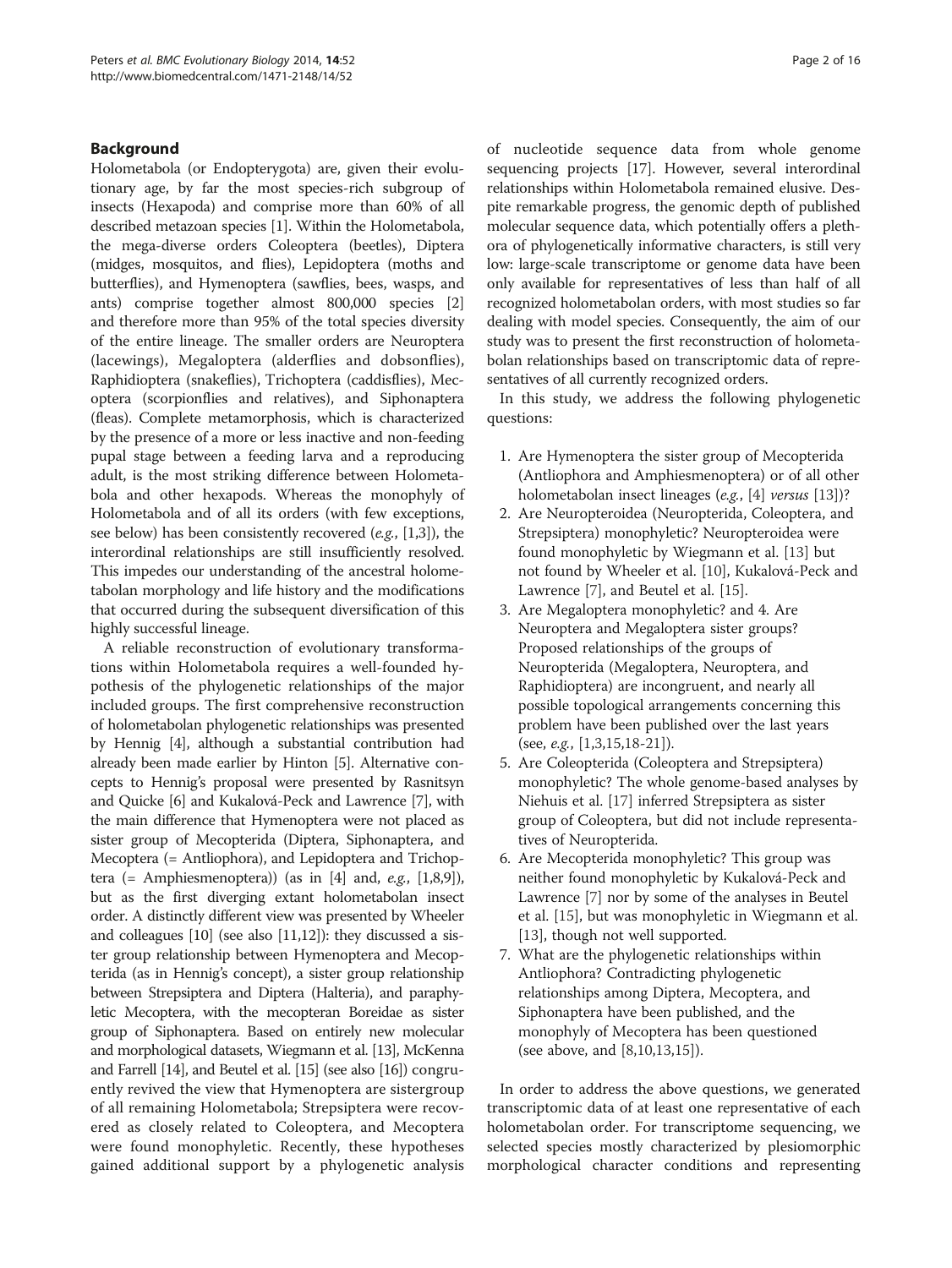<span id="page-2-0"></span>taxa that presumably diverged early in the evolutionary history of each group (see [[15\]](#page-14-0)). In our molecular phylogenetic analyses, we used specific decisive datasets for each of our phylogenetic questions. Following the arguments put forth by Dell'Ampio et al. [\[22](#page-14-0)], a dataset is deemed "decisive" if information of each gene is available from each taxonomic group of interest and thus can contribute to resolving the relationships among these groups. In addition to maximum likelihood (ML) based tree inference, we applied Four-cluster Likelihood Mapping (FcLM) [\[23](#page-14-0)] to study potential incongruent signal in our datasets that might not be revealed by a phylogenetic multi-species tree.

We mapped a comprehensive set of morphological data [\[15\]](#page-14-0) on the transcriptome-based phylogeny, and addressed the following issues regarding the evolutionary history of Holometabola:

- Major morphological features of the ancestral larva and the ancestral adult of Holometabola (groundplan) (e.g., larval eyes, legs, prognathous versus orthognathous head; adult prognathous versus orthognathous head, size of pterothoracic segments, eyes)
- Ancestral larval and adult life habits of Holometabola (e.g., diet, phytophagy/fungivory versus carnivory)
- Major transformations of larval and adult characters within Holometabola (e.g., flight apparatus transformations: shift of segment and wing size, wing coupling mechanisms; modifications of oviposition strategy)
- Ancestral mode of ontogenetic development of Holometabola (e.g., pupal characters)

In summary, we aimed to trace evolutionary changes of phenotypic features and to reconstruct groundplans for Holometabola and well-established clades within the Holometabola tree. An evolutionary history based on a solid phylogenetic background represents an important step toward a better understanding of the unparalleled diversification of this exceptional group of organisms.

## Results and discussion

#### The phylogeny of Holometabola

We analyzed a total of  $1,343$  1:1 orthologous genes (*i.e.*, groups of orthologous sequences, also called ortholog groups (OGs)) and, by including also published data, data from a total of 88 species (Table 1). The seven specifically designed decisive datasets that we analyzed to address our seven phylogenetic questions each consisted of a subset of taxa and genes from the complete dataset, except for dataset 1 which is identical to the complete dataset. The seven questions, the taxonomic groups that we selected as relevant for answering the questions, and the numbers of species and OGs for each dataset are shown in Table [2](#page-3-0). For each dataset we performed 1) ML tree reconstruction, and 2) Four-cluster Likelihood Mapping (FcLM) (see Table [3](#page-4-0)). Results are summarized in Figure [1](#page-5-0) (see Additional file [1](#page-13-0): Figures S1-S7 for presence and absence of genes in the datasets, Additional file [2:](#page-13-0) Figures S8-S15 for the full phylogenetic trees, and Additional file [3](#page-13-0): Figures S17-S25 for the full results of the FcLM).

The analysis of dataset 1 yielded Hymenoptera as sister group to all remaining holometabolan orders in both ML tree reconstruction and FcLM (Table [3](#page-4-0), Figure [1](#page-5-0)). This relationship had already been recovered in several multiple gene studies (e.g., [\[13,14\]](#page-14-0)), and based on whole

| Order         | Family           | <b>Species</b>                                     | No. of contigs | No. of OGs |
|---------------|------------------|----------------------------------------------------|----------------|------------|
| Hymenoptera   | Xyelidae         | Xyela alpigena (Strobl, 1895)                      | 9,931          | 471        |
| Raphidioptera | Raphidiidae      | Raphidia ariadne Aspöck & Aspöck, 1964             | 29,636         | 983        |
| Neuroptera    | Nevrorthidae     | Nevrorthus apatelios Aspöck, Aspöck & Hölzel, 1977 | 17,673         | 695        |
| Megaloptera   | Sialidae         | Sialis lutaria (Linnaeus, 1758)                    | 14,200         | 801        |
| Megaloptera   | Corydalidae      | Corydalinae sp.                                    | 60,455         | 1,109      |
| Coleoptera    | Cupedidae        | Priacma serrata (Leconte, 1861)                    | 18,808         | 868        |
| Coleoptera    | Carabidae        | Carabus granulatus (Linnaeus, 1758)                | 55,582         | 1,159      |
| Strepsiptera  | Mengenillidae    | Mengenilla moldrzyki Pohl et al., 2012             | 60,642         | 999        |
| Lepidoptera   | Micropterigidae  | Micropterix calthella (Linné, 1761)                | 137,093        | 969        |
| Trichoptera   | Philopotamidae   | Philopotamus Iudificatus McLachlan, 1878           | 24,628         | 914        |
| Diptera       | Tipulidae        | Tipula maxima Poda, 1761                           | 24,724         | 938        |
| Siphonaptera  | Pulicidae        | Archaeopsylla erinacei (Bouché, 1835)              | 35,270         | 1,191      |
| Mecoptera     | Nannochoristidae | Nannochorista philpotti (Tillyard, 1917)           | 44,935         | 1,212      |

#### Table 1 Holometabola species, for which data were newly sequenced

Shown are taxonomic classification, number of contigs after assembly (only contigs longer than 200 bp after removal of suspicious sequences are considered, according to the NCBI guidelines (VecScreen)), and number of assigned single-copy orthologous genes in the complete dataset (after redundancy and outlier check, see [Methods](#page-9-0) section).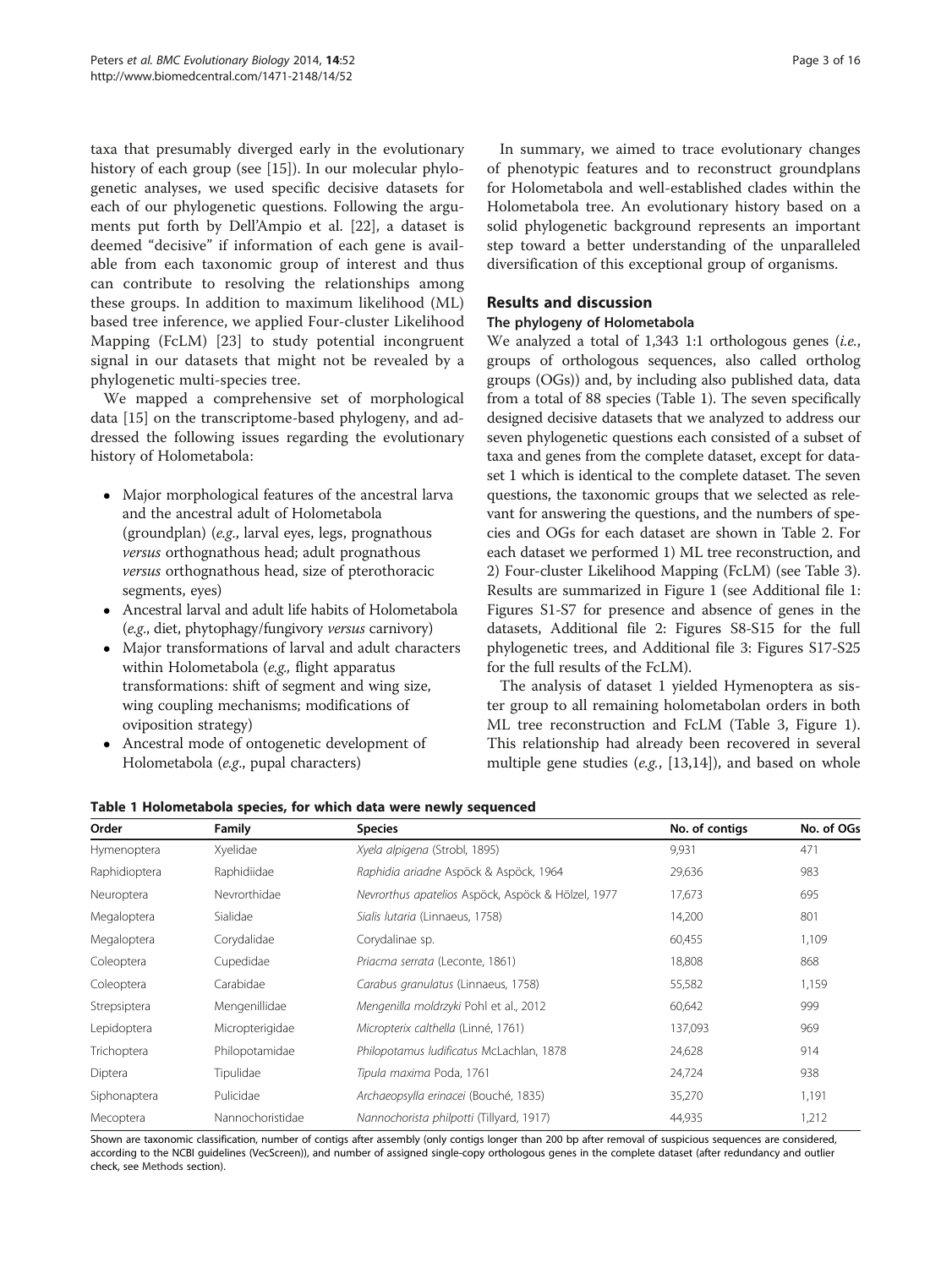| <b>Dataset</b>                  | Addressed<br>phylogenetic<br>question                 | Covered subgroups/FcLM<br>clusters (4 clusters per<br>analysis) | No. of<br>species | No. of<br>OGs | Alignment<br>length (aa) | Coverage [%]<br>all species | Coverage [%]<br>addressed<br>groups |
|---------------------------------|-------------------------------------------------------|-----------------------------------------------------------------|-------------------|---------------|--------------------------|-----------------------------|-------------------------------------|
| Dataset 1 (complete<br>dataset) | Position of<br>Hymenoptera?                           | 1) Hymenoptera                                                  | 88                | 1,343         | 662,107                  | 61.1                        | 100                                 |
|                                 |                                                       | 2) outgroup taxa                                                |                   |               |                          |                             |                                     |
|                                 |                                                       | 3) Mecopterida                                                  |                   |               |                          |                             |                                     |
|                                 |                                                       | 4) Neuropteroidea                                               |                   |               |                          |                             |                                     |
| Dataset 2                       | Are Neuropteroidea<br>monophyletic?                   | 1) Neuropterida                                                 | 71                | 1,303         | 643,051                  | 65.0                        | 100                                 |
|                                 |                                                       | 2) Mecopterida                                                  |                   |               |                          |                             |                                     |
|                                 |                                                       | 3) Coleopterida                                                 |                   |               |                          |                             |                                     |
|                                 |                                                       | 4) Hymenoptera                                                  |                   |               |                          |                             |                                     |
| Dataset 3                       | Are Megaloptera<br>monophyletic?                      | 1) Raphidioptera                                                | $\overline{4}$    | 358           | 174,065                  | 100                         | 100                                 |
|                                 |                                                       | 2) Corydalidae                                                  |                   |               |                          |                             |                                     |
|                                 |                                                       | 3) Sialidae                                                     |                   |               |                          |                             |                                     |
|                                 |                                                       | 4) Neuroptera                                                   |                   |               |                          |                             |                                     |
| Dataset 4                       | Are Neuroptera and<br>Megaloptera sister<br>groups?   | 1) Raphidioptera                                                | 71                | 540           | 242,820                  | 72.9                        | 100                                 |
|                                 |                                                       | 2) Megaloptera                                                  |                   |               |                          |                             |                                     |
|                                 |                                                       | 3) Neuroptera                                                   |                   |               |                          |                             |                                     |
|                                 |                                                       | 4) remaining holometabolans                                     |                   |               |                          |                             |                                     |
| Dataset 5                       | Are Coleopterida<br>monophyletic?                     | 1) Neuropterida                                                 | 71                | 972           | 505,528                  | 66.2                        | 100                                 |
|                                 |                                                       | 2) Strepsiptera                                                 |                   |               |                          |                             |                                     |
|                                 |                                                       | 3) Coleoptera                                                   |                   |               |                          |                             |                                     |
|                                 |                                                       | 4) remaining holometabolans                                     |                   |               |                          |                             |                                     |
| Dataset 6a                      | a) Are Mecopterida<br>monophyletic? or                | a) 1) Antliophora                                               | 71                | 1,343         | 662,107                  | 64.3                        | 100                                 |
|                                 |                                                       | 2) Amphiesmenoptera                                             |                   |               |                          |                             |                                     |
| Dataset 6b                      | b) Are Antliophora +<br>Coleopterida<br>monophyletic? | 3) Neuropteroidea                                               |                   |               |                          |                             |                                     |
|                                 |                                                       | 4) remaining holometabolans                                     |                   |               |                          |                             |                                     |
|                                 |                                                       | b) 1) Antliophora                                               |                   |               |                          |                             |                                     |
|                                 |                                                       | 2) Amphiesmenoptera                                             |                   |               |                          |                             |                                     |
|                                 |                                                       | 3) Coleopterida                                                 |                   |               |                          |                             |                                     |
|                                 |                                                       | 4) remaining holometabolans                                     |                   |               |                          |                             |                                     |
| Dataset 7                       | Relationships within<br>Antliophora?                  | 1) Diptera                                                      | 71                | 1,101         | 557,276                  | 66.5                        | 100                                 |
|                                 |                                                       | 2) Siphonaptera                                                 |                   |               |                          |                             |                                     |
|                                 |                                                       | 3) Mecoptera                                                    |                   |               |                          |                             |                                     |
|                                 |                                                       | 4) remaining holometabolans                                     |                   |               |                          |                             |                                     |

#### <span id="page-3-0"></span>Table 2 The seven datasets, designed to address seven phylogenetic questions

For each dataset, we selected four taxonomic groups (clusters), assigned species to one of the groups, and extracted only those ortholog groups (OGs) that contained a sequence of at least one representative of each group. All species that were not assigned to either of the groups were excluded. Coverage [%] all species: Coverage of the dataset in terms of presence of OGs considering all species. Coverage [%] addressed groups: Coverage of the dataset in terms of presence of OGs considering the four groups defined for each dataset, which is, by definition, 100%.

genome data but a limited taxon sampling [[17](#page-14-0)]. Previously published analyses of morphological data yielded contradictory results, such as for instance Hymenoptera + Mecopterida in Beutel and Gorb [\[9](#page-14-0)] versus Hymenoptera + remaining holometabolan orders in Beutel et al. [\[15](#page-14-0)]. Potential problems of topological artifacts in these analyses that are caused by convergent reductions in many morphological character systems were discussed in detail by Friedrich and Beutel [\[24\]](#page-14-0) and Beutel et al. [[15\]](#page-14-0). The placement of Hymenoptera as sister group to all remaining holometabolan orders implies that presumptive synapomorphies of Hymenoptera and Mecopterida (e.g., single claw of larvae, sclerotized sitophore plate of adults; see [[1\]](#page-14-0)) are in fact homoplasies.

Our analyses of dataset 2 yielded monophyletic Neuropteroidea (i.e., a clade comprising Neuropterida, Coleoptera,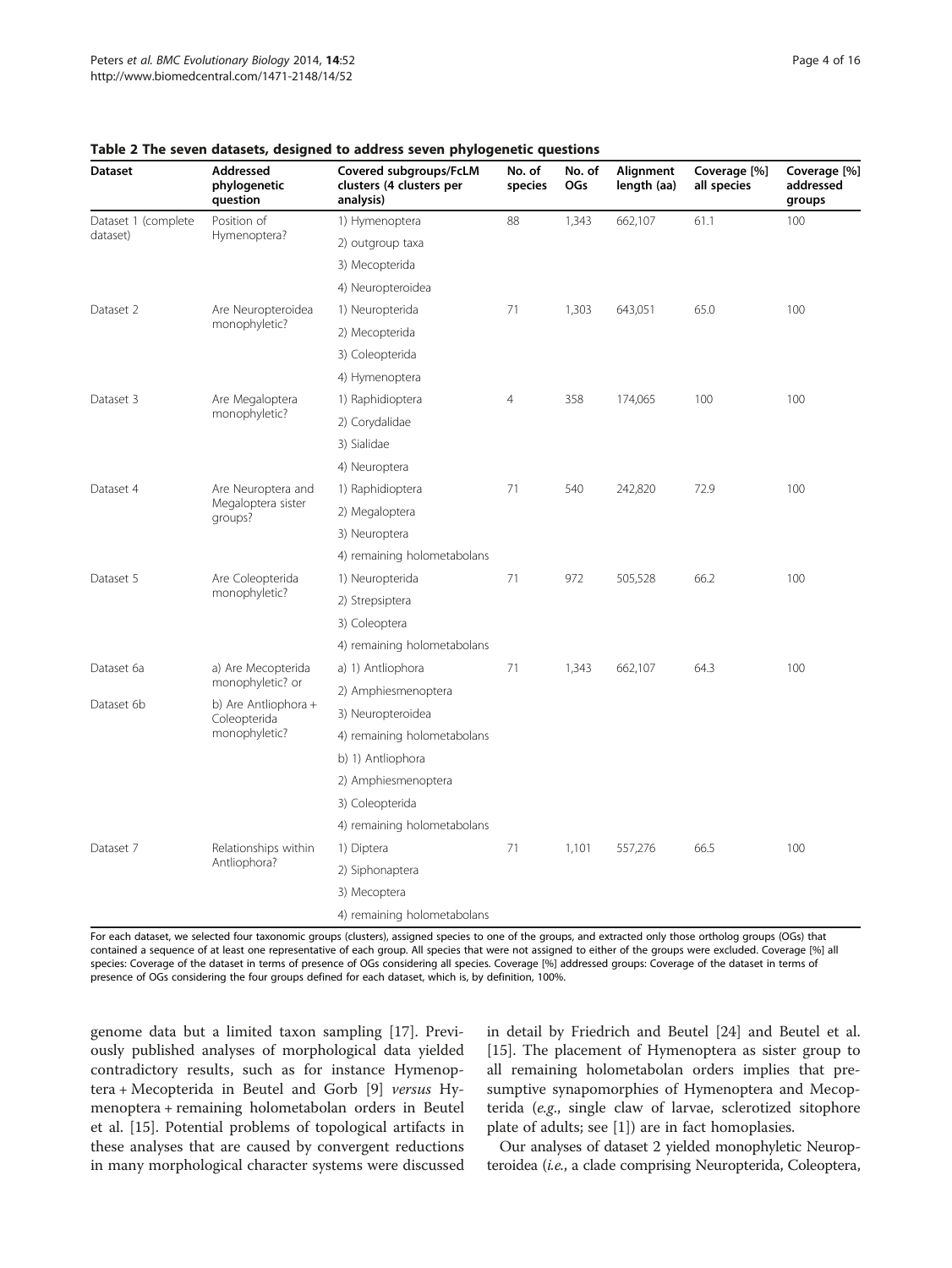#### <span id="page-4-0"></span>Table 3 FcLM Results

| <b>Dataset</b> | Possible unambiguous topologies                                                     | No. of drawn Support T1<br>quartets |             | Support T2<br>$[%]$ 1,2   3,4 $[%]$ 1,3   2,4 $[%]$ 1,4   2,3 | Support T3 |
|----------------|-------------------------------------------------------------------------------------|-------------------------------------|-------------|---------------------------------------------------------------|------------|
| dataset)       | Dataset 1 (complete T1: Hymenoptera, outgroup taxa   Mecopterida,<br>Neuropteroidea | 142,800                             | 83          | 8                                                             | 8          |
|                | T2: Hymenoptera, Mecopterida   outgroup taxa, Neuropteroidea                        |                                     |             |                                                               |            |
|                | T3: Hymenoptera, Neuropteroidea   outgroup taxa, Mecopterida                        |                                     |             |                                                               |            |
| Dataset 2      | T1: Neuropterida, Mecopterida   Coleopterida, Hymenoptera                           | 20,160                              | 8           | 80                                                            | 11         |
|                | T2: Neuropterida, Coleopterida   Mecopterida, Hymenoptera                           |                                     |             |                                                               |            |
|                | T3: Neuropterida, Hymenoptera   Mecopterida, Coleopterida                           |                                     |             |                                                               |            |
| Dataset 3      | T1: Raphidioptera, Corydalidae   Sialidae, Neuroptera                               | $\mathbf{1}$                        | $\mathbf 0$ | $\mathbf 0$                                                   | 100        |
|                | T2: Raphidioptera, Sialidae   Corydalidae, Neuroptera                               |                                     |             |                                                               |            |
|                | T3: Raphidioptera, Neuroptera   Corydalidae, Sialidae                               |                                     |             |                                                               |            |
| Dataset 4      | T1: Raphidioptera, Megaloptera   Neuroptera, remaining<br>holometabolans            | 134                                 | 25          | $\mathbf{1}$                                                  | 72         |
|                | T2: Raphidioptera, Neuroptera   Megaloptera, remaining<br>holometabolans            |                                     |             |                                                               |            |
|                | T3: Raphidioptera, remaining holometabolans  <br>Megaloptera, Neuroptera            |                                     |             |                                                               |            |
| Dataset 5      | T1: Neuropterida, Strepsiptera   Coleoptera, remaining<br>holometabolans            | 1,220                               | 6(8)        | 55 (53)                                                       | 38 (38)    |
|                | T2: Neuropterida, Coleoptera   Strepsiptera, remaining<br>holometabolans            |                                     |             |                                                               |            |
|                | T3: Neuropterida, remaining holometabolans   Strepsiptera,<br>Coleoptera            |                                     |             |                                                               |            |
| Dataset 6a     | T1: Antliophora, Amphiesmenoptera   Coleopterida,<br>remaining holometabolans       | 80,640                              | 80          | 14                                                            | 5          |
|                | T2: Antliophora, Coleopterida   Amphiesmenoptera, remaining<br>holometabolans       |                                     |             |                                                               |            |
|                | T3: Antliophora, remaining holometabolans   Amphiesmenoptera,<br>Coleopterida       |                                     |             |                                                               |            |
| Dataset 6b     | T1: Antliophora, Amphiesmenoptera   Coleopterida,<br>remaining holometabolans       | 57,600                              | 79          | 15                                                            | 5          |
|                | T2: Antliophora, Coleopterida   Amphiesmenoptera, remaining<br>holometabolans       |                                     |             |                                                               |            |
|                | T3: Antliophora, remaining holometabolans   Amphiesmenoptera,<br>Coleopterida       |                                     |             |                                                               |            |
| Dataset 7      | T1: Diptera, Siphonaptera   Mecoptera, remaining holometabolans                     | 1,034                               | $\mathbf 0$ | $\overline{0}$                                                | 100        |
|                | T2: Diptera, Mecoptera   Siphonaptera, remaining holometabolans                     |                                     |             |                                                               |            |
|                | T3: Diptera, remaining holometabolans   Siphonaptera,<br>Mecoptera                  |                                     |             |                                                               |            |

For the four groups (clusters) that were selected for each of the seven datasets, three unambiguous topologies are possible (see Additional file [4](#page-13-0), Chapter 3, and Additional file [3](#page-13-0): Figure S16). For details which species are included in the groups for each dataset see Additional file [12.](#page-13-0) The number of drawn quartets is the product of the numbers of species in each group. In bold print: Topology that gained the highest support (support [%]: relative amount of quartets which show predominant support for either  $T_1$ ,  $T_2$  or  $T_3$ ). Results of partitioned analyses of dataset 5 in parentheses.

and Strepsiptera) with maximal support in the ML tree reconstruction and strong support in the FcLM (Table 3, Figure [1\)](#page-5-0). Neuropteroidea was not supported as a clade in Beutel et al. [\[15\]](#page-14-0), but was found monophyletic in many previous studies [[1,8,9,13,14,25](#page-14-0)], even though in most cases with weak or without support.

We did not find any signal for paraphyletic Megaloptera as discussed by Beutel et al. [[15](#page-14-0)] and Winterton et al. [\[26](#page-14-0)] (dataset 3, Table 3, Figure [1\)](#page-5-0). Within Neuropterida, our ML analyses maximally supported a sister group relationship between Raphidioptera and Neuroptera + Megaloptera, which was also supported by more than 2/3 of all quartets in the FcLM (dataset 4, Table 3, Figure [1\)](#page-5-0). Phylogenetic relationships among neuropterid orders have been discussed controversially with two alternative hypotheses: Raphidioptera + Megaloptera being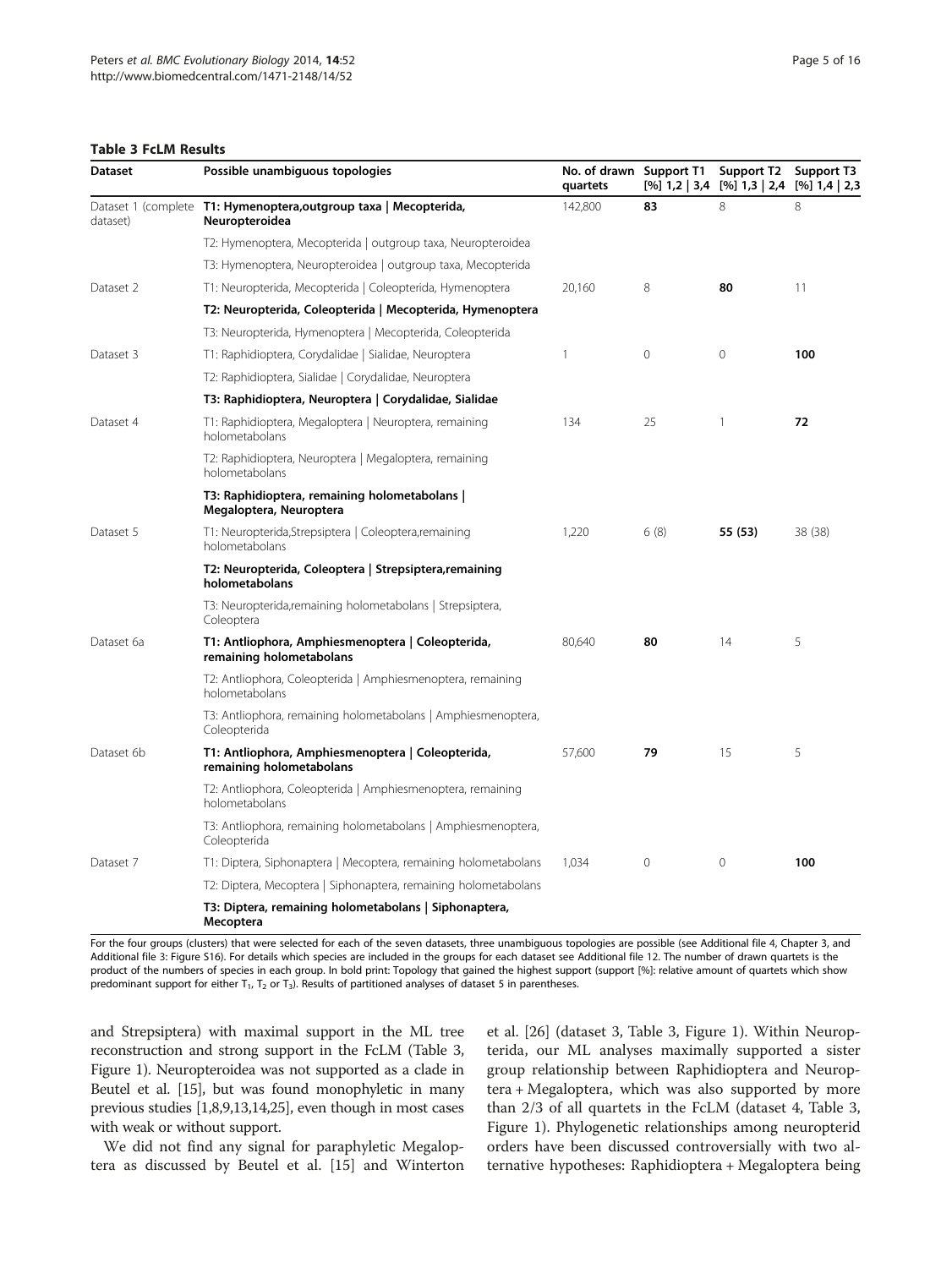<span id="page-5-0"></span>

monophyletic (e.g., [\[8,9,13](#page-14-0)-[15,27](#page-14-0)]) or Neuroptera + Megaloptera being monophyletic (e.g., [[18,19,25,28,29\]](#page-14-0)). Our results strongly support the latter hypothesis.

Analysis of dataset 5 yielded ambiguous results with respect to a possible clade comprising Coleoptera and Strepsiptera (Coleopterida) (Table [3,](#page-4-0) Figure 1). Resolving this longstanding problem is difficult due to the extremely modified morphology (e.g., [[30](#page-14-0)]) and the distinctly derived genomic features [[17,31\]](#page-14-0) of the endoparasitic Strepsiptera ("the Strepsiptera problem", [\[1](#page-14-0)]; "insects from outer space", [[32](#page-14-0)]). In most recent contributions, evidence was found for monophyletic Coleopterida (e.g., [\[13-15,17\]](#page-14-0)). However, the studies based on molecular data remained ambiguous in their results. Coleopterida were not supported by all datasets analyzed by McKenna and Farrell [\[14\]](#page-14-0). The results of Wiegmann et al. [\[13\]](#page-14-0) were based on a relatively small set of genes and showed only weak support for this clade. Niehuis et al. [\[17\]](#page-14-0) analyzed whole genome nucleotide sequences of holometabolous insects and found well-

supported Coleopterida but the taxon sampling did not include any neuropterid orders. In our study, Coleopterida is supported in the ML tree (with maximal bootstrap support), but not in the FcLM analyses (Table [3,](#page-4-0) Figure 1). In the ML tree, Strepsiptera are placed within Coleoptera (like in some of the trees of McKenna and Farrell [[14](#page-14-0)]), however, with poorly supported relationships (Additional file [2](#page-13-0): Figure S12). We further analyzed whether the incongruence between ML tree reconstruction and FcLM analyses vanished considering partitioned ML and FcLM analyses using different models on different partitions. Partitioned analyses might reduce potential model misspecifications and might yield congruent topologies. However, the incongruence between ML and FcLM analyses did not disappear (Table [3,](#page-4-0) Additional files [2](#page-13-0) and [3](#page-13-0)). This implies that model misspecifications due to unpartitioned analyses are not the source of incongruence (see also [[22](#page-14-0)] and discussion therein). Apparently, the data and analytical procedures of our study did not yield an unambiguous solution of the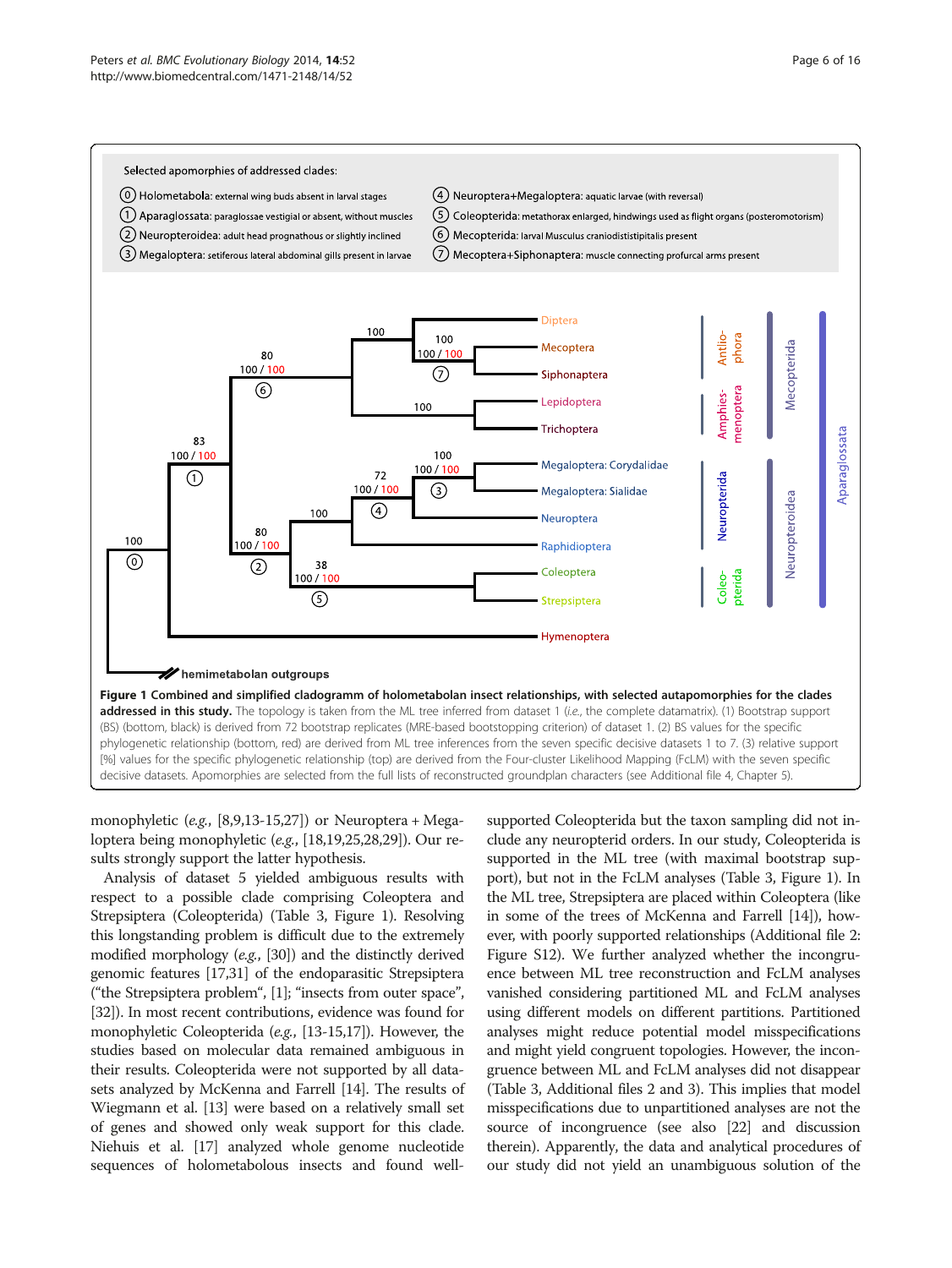question whether or not Coleopterida is a monophyletic group. However, evidence from morphology clearly suggests monophyletic Coleopterida (see also [\[17\]](#page-14-0)) as the most plausible result.

In order to test the monophyly of Mecopterida, a clade comprising Amphiesmenoptera (Lepidoptera + Trichoptera) and Antliophora (Diptera + Siphonaptera + Mecoptera), we analyzed two versions of dataset 6 to account for two possible hypotheses (dataset 6a, b; Tables [2](#page-3-0) and [3\)](#page-4-0). Both analyses recovered monophyletic Mecopterida with strong support (Table [3](#page-4-0), Figure [1\)](#page-5-0). Monophyletic Mecopterida, as proposed by Hinton [\[5\]](#page-14-0) under the name Panorpoidea (or panorpoid complex), was not well supported in Kjer et al. [\[25\]](#page-14-0) and Wiegmann et al. [[13\]](#page-14-0), and only supported in the Bayesian analyses of morphological characters in Beutel et al. [[15\]](#page-14-0). Niehuis et al. [[17](#page-14-0)] found tentative support for this clade based on whole genome data but the incomplete taxon sampling – genomes of Neuropterida, Trichoptera, Siphonaptera, and Mecoptera have not been sequenced yet – diminished the decisiveness of this dataset concerning the question of monophyletic Mecopterida.

Our analyses clearly corroborated the monophyly of Amphiesmenoptera (Trichoptera + Lepidoptera) (Figure [1](#page-5-0)). However, we did not test this hypothesis with a specifically designed dataset because it has never been seriously disputed [[1](#page-14-0)].

Within Antliophora, which showed maximal bootstrap support in the ML tree, we found a sister group relationship of Mecoptera and Siphonaptera, also with maximal bootstrap support and with maximal support in the FcLM (dataset 7, Table [2](#page-3-0), Figure [1](#page-5-0)). This result corroborates views put forward by Beutel and Gorb [[8\]](#page-14-0), McKenna and Farrell [\[14\]](#page-14-0), and Wiegmann et al. [\[13\]](#page-14-0), though the clade Mecoptera + Siphonaptera was not well supported in the latter study. A sister group relationship between Diptera and Siphonaptera as retrieved in Beutel et al. ([\[15](#page-14-0)], see [discussion](#page-2-0) therein) is highly unlikely based on our analyses.

With this study, we do not contribute to the question whether Mecoptera are a monophyletic group as only one species, Nannochorista philpotti, was part of our taxon sampling. However, morphological data [\[15\]](#page-14-0) and analyses of nine nuclear genes [[14](#page-14-0)] strongly suggest that Mecoptera indeed form a monophyletic group.

In summary, we inferred a solid phylogenetic backbone of Holometabola, with three maximally supported mega-diverse clades Hymenoptera, Neuropteroidea, and Mecopterida, with approximately 135,000, 370,000, and 300,000 described species, respectively. For the welldefined unit comprising Neuropteroidea and Mecopterida we suggest the name Aparaglossata (Figure [1](#page-5-0)). The name refers to the loss of the paraglossae, one of the most conspicuous apomorphies of the group (see below and Table [4](#page-7-0)).

Our compilation of molecular sequence datasets and our design of the phylogenetic analysis exhibit some major differences compared to earlier studies on the phylogeny of Holometabola. Specifically, i) we used a massive amount of data generated with Illumina Next Generation Sequencing (Table [1](#page-2-0)). ii) We ensured decisiveness of our datasets by specifically designing datasets for each of our seven research questions (Table [2\)](#page-3-0) (see [\[22](#page-14-0)]). Decisiveness means that all genes included in a dataset are covered by at least one representative of all taxonomic groups that are relevant for the specific phylogenetic relationship under study. Accordingly, each dataset has a coverage of 100% in terms of presence of genes, with respect to the relevant taxonomic groups. By ensuring decisiveness, we alleviate the potentially misleading effects of missing data. Missing data can lead to inference of highly supported but wrong topologies (see [\[22](#page-14-0)]). iii) We performed FcLM [\[23\]](#page-14-0) for each of our seven datasets (Table [3\)](#page-4-0). We re-implemented FcLM in RAxML to cope with these large-scale data matrices and complemented the method by newly-written scripts that map respective results into 2D simplex graphs. Bootstrap support in phylogenetic trees alone is of limited conclusiveness in analyses of very large datasets [[22,34\]](#page-14-0). FcLM is a method to identify possible support for alternative topologies in a dataset, i.e., a method to display incongruent signal that might not be observable in phylogenetic trees. This study is the first to apply FcLM to large phylogenomic supermatrices. Finally, iv) we checked all datasets for rogue taxa. Rogue taxa are taxa that assume multiple phylogenetic positions in a set of bootstrap trees. They decrease resolution and/or support, for example, when building bootstrap consensus trees. Removing rogues may produce a more informative bootstrap consensus tree [[35,36\]](#page-14-0) (see Additional file [4](#page-13-0), Chapter 4). All our datasets were free of rogues.

With a compilation of datasets as presented here  $(i.e.,$ by extracting the maximum number of genes that can contribute to resolving the phylogenetic relationship in question) we also ensured that inferred topologies were not based on an arbitrary selection of genes with respect to their inherent phylogenetic signal. Dell'Ampio et al. [[22\]](#page-14-0) showed that the selection of genes – if not driven by considerations concerning decisiveness of a dataset – can generate topologically different trees that may nonetheless all exhibit high support. Furthermore, Simon et al. [\[37,38](#page-14-0)] showed that genes involved in different biological pathways can support different topologies for a specific phylogenetic relationship. It can therefore be concluded that phylogenetic trees inferred from studying only a set of few to several genes are easily biased and thus might not reflect the correct species tree. While the currently best approach to address this problem is to include the maximum feasible amount of potentially informative data, we will have to further disentangle the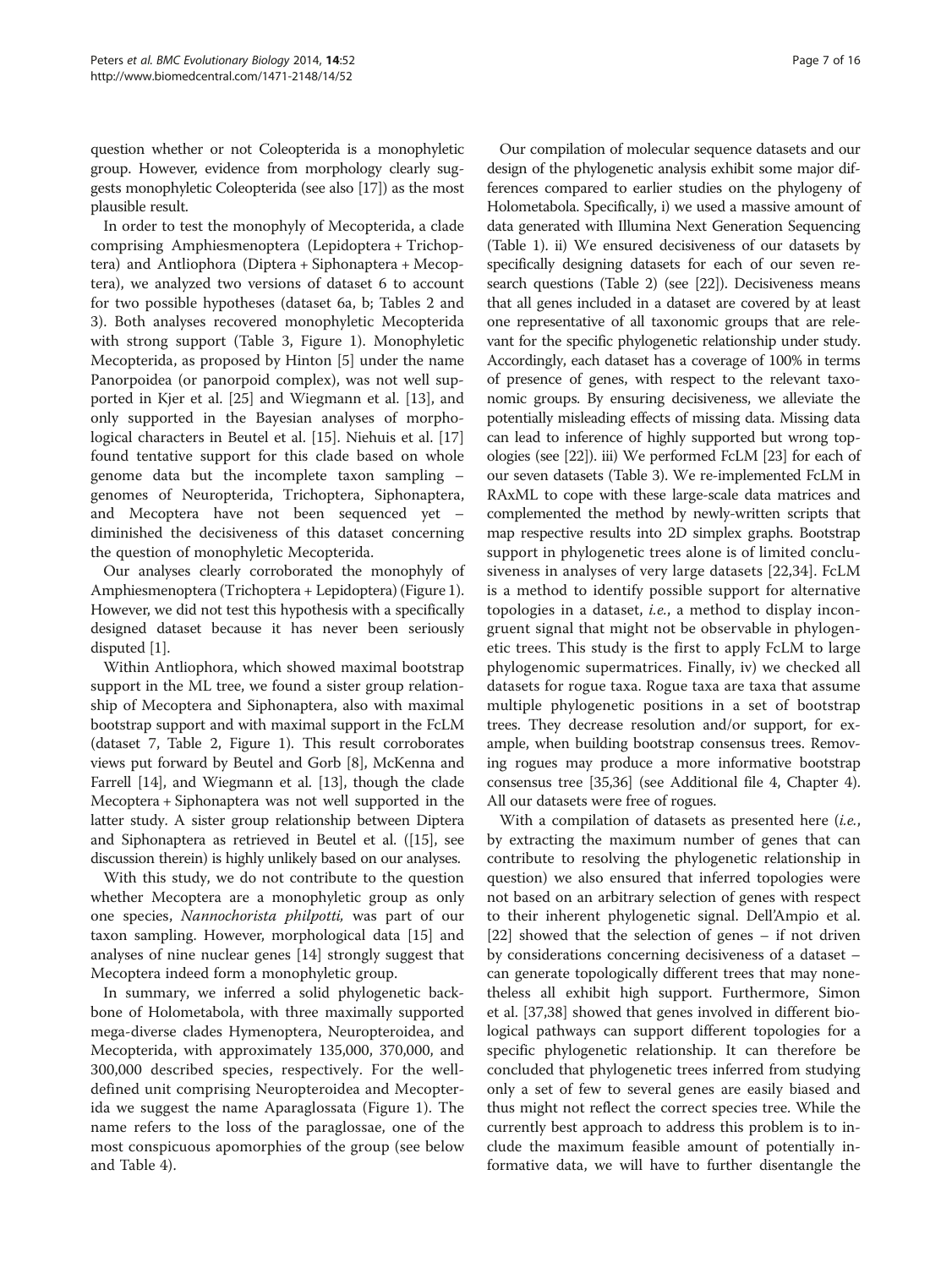| Taxon                                              | <b>Characters</b>                                                                                                                  |
|----------------------------------------------------|------------------------------------------------------------------------------------------------------------------------------------|
| Holometabola                                       | * Larval head orthognathous                                                                                                        |
|                                                    | * Larval compound eyes simplified but present                                                                                      |
|                                                    | •* Ocelli absent in larvae                                                                                                         |
|                                                    | * Larval tentorium X-shaped                                                                                                        |
|                                                    | ** Retractile larval abdominal prolegs absent                                                                                      |
|                                                    | • Larval cerci absent (possible reversal in Strepsiptera [homology uncertain])                                                     |
|                                                    | * Adult head orthognathous                                                                                                         |
|                                                    | • Meso- and metasternum invaginated                                                                                                |
|                                                    | • Meso- and metacoxae closely adjacent medially                                                                                    |
|                                                    | • Appearance of fully developed compound eyes including external apparatus in<br>the pupal stage (reversal in Strepsiptera)        |
|                                                    | · External wing buds absent in larval stages (partial reversal in Strepsiptera)                                                    |
| Aparaglossata (Holometabola excluding Hymenoptera) | • Larval head prognathous                                                                                                          |
|                                                    | • Well-developed larval stemmata                                                                                                   |
|                                                    | • Larval tentorium H-shaped                                                                                                        |
|                                                    | • Paraglossae vestigial or absent, without muscles                                                                                 |
|                                                    | • Ventral sclerites of segment VIII (gonocoxae and gonapophyses) indistinct<br>(reversals within Neuropterida)                     |
| Neuropteroidea § (Neuropterida and Coleopterida)   | • Adult head prognathous or slightly inclined (reversal in Neuroptera)                                                             |
| Megaloptera §                                      | · Sensorium on antepenultimate larval antennomere                                                                                  |
|                                                    | • Larval salivary duct strongly narrowed, without recognizable lumen                                                               |
|                                                    | • Setiferous lateral abdominal gills present in larvae                                                                             |
| Neuroptera + Megaloptera                           | • Mesothoracic prealare present (also in Amphiesmenoptera)                                                                         |
|                                                    | • Muscular connection between metafurcal arm and epimeral apophysis                                                                |
|                                                    | • Aquatic larvae (with reversal)                                                                                                   |
| Coleopterida (Coleoptera and Strepsiptera)         | • Antenna with 9 flagellomeres or less                                                                                             |
|                                                    | · Pronotum and propleuron partly or completely connected (also in Diptera)                                                         |
|                                                    | • Metathorax enlarged, hind wings used as flight organs (posteromotorism)                                                          |
|                                                    | • Membranous area between mesoscutellum and mesopostnotum present                                                                  |
| Mecopterida (Antliophora and Amphiesmenoptera)     | • Larval dorsal tentorial arm strongly reduced or absent                                                                           |
|                                                    | • Less than 3 larval antennomeres (reversal to 3 in some groups)                                                                   |
|                                                    | • Larval galea and lacinia extensively or completely fused (also missing as separate<br>structures in Neuroptera and Strepsiptera) |
|                                                    | • Larval Musculus craniodististipitalis present                                                                                    |
| Siphonaptera + Mecoptera §                         | • Muscle connecting profurcal arms (Musculus profurca-spinalis) present                                                            |
|                                                    | • Acanthae of proventriculus close-set, prominently elongated                                                                      |

#### <span id="page-7-0"></span>Table 4 Selection of groundplan characters and apomorphies of Holometabola and of those holometabolan subgroups whose phylogenetic relationships were addressed in this study and whose monophyly was confirmed

Plesiomorphic groundplan characters are marked with an asterisk \*. For a full list and for apomorphies found for additional subgroups see Additional file [4,](#page-13-0) Chapter 5. Characters apply to adults if not mentioned otherwise. For groups marked with § behind taxon name, no selection but rather all obtained apomorphies are listed. Groundplan characters and apomorphies were inferred from the morphological datamatrix of Beutel et al. [[15\]](#page-14-0) and the interordinal topology of the ML tree of dataset 1 by formal character mapping in Mesquite [\[33\]](#page-14-0).

contributing factors of topological incongruences in datasets (see also [[22\]](#page-14-0)).

Phylogenetic studies exclusively based on morphology (e.g., [[15,24\]](#page-14-0)) also yielded problematic groupings in some cases. The authors addressed and discussed apparent artifacts that were mainly caused by parallel reductions in

character complexes (e.g., the flight apparatus). However, the problems turned out as intractable given the data and analytical procedures at hand [[15](#page-14-0)]. With our molecular datasets we were able to provide reliable solutions for most interordinal phylogenetic relationships within Holometabola (Figure [1](#page-5-0), and above). For tracing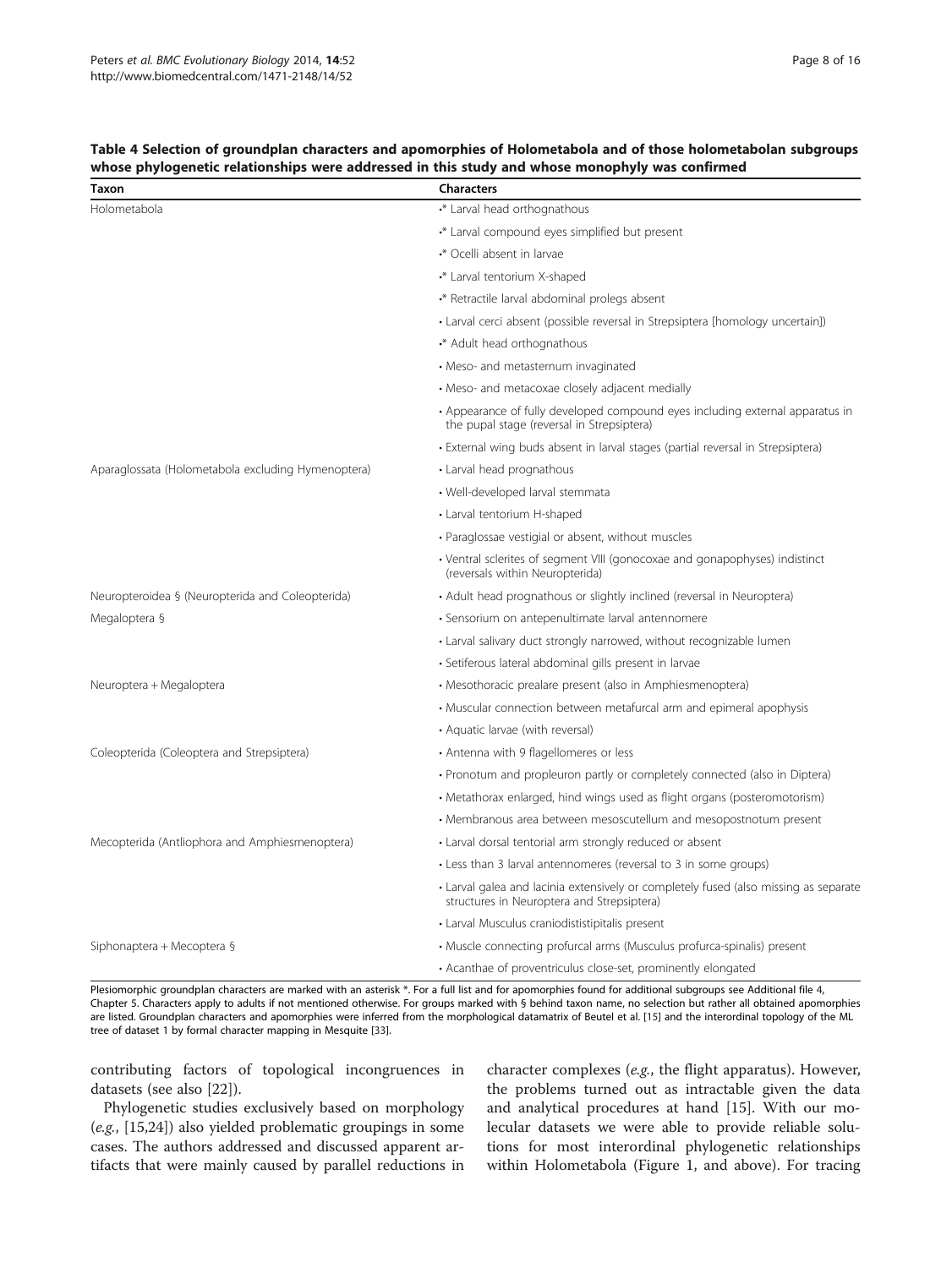<span id="page-8-0"></span>evolutionary changes on the phenotypic level we used the most extensive morphological dataset presently available, including 356 characters of representatives of all holometabolan orders and of carefully selected outgroup taxa [[15](#page-14-0)]. The characters were mapped onto the transcriptomebased phylogeny in a formal approach (see [Methods](#page-9-0) section for details). This allowed us to trace and re-interpret evolutionary changes of numerous characters and to conduct parsimony-based groundplan reconstructions for all clades of the tree (see "The evolution within Holometabola" below).

## The evolution within Holometabola Larvae and development

Our phylogenetic results suggest that the ancestral larva of Holometabola was terrestrial, orthognathous, equipped with moderately simplified but distinctly developed compound eyes, and well developed thoracic legs. Abdominal prolegs and cerci were absent (Figure 2). The muscle system was generally well developed. Distinct simplifications of the antennae and labial endite lobes and associated muscles are larval autapomorphies of Holometabola. The orthognathous head in the groundplan suggests that the earliest holometabolan larvae were feeding externally on plant material or fungi and not burrowing in substrate or penetrating narrow crevices (e.g., under bark).

The ancestral aparaglossatan larva was likely prognathous and equipped with stemmata. Whether these larvae were of the agile campodeid type, like the larvae of many beetles (e.g., Adephaga, Myxophaga [partim], Staphylinoidea), Strepsiptera (first instar), Neuropterida, and some groups of Trichoptera (e.g., Rhyacophilidae), remains unclear. It is conceivable that this larval type is an apomorphic condition characterizing Neuropteroidea, with parallel evolution in Trichoptera. Prognathism is often linked with carnivorous feeding habits (Neuropterida, Adephaga, and some polyphagan subgroups), but can also be related with penetrating narrow crevices or burrowing in

substrates, as it is the case in the wood-associated larvae of Archostemata (Coleoptera), but also in early lepidopteran lineages (e.g., [[1\]](#page-14-0)). Thus, it is unclear whether or not the ancestral aparaglossatan larvae were predaceous. Larvae of Mecopterida display some simplifications (tentorium and antennal segments), and a distinct trend towards reductions characterizes antliophoran larvae, especially those of Siphonaptera and Diptera. Both have entirely lost their thoracic legs (distinctly shortened in Mecoptera) and are characterized by simplifications of cephalic structures, especially of the muscle system [[39](#page-14-0)]. This reflects the widespread larval life history in Antliophora, with larvae living in the upper soil layer, leaf litter, moist substrates, or different water bodies, feeding mainly on soft substrates or small particles. The important question whether ancestral antliophoran larvae were terrestrial (Lepidoptera, Mecoptera, Siphonaptera, Mecoptera excl. Nannochoristidae, Diptera partim) or aquatic (Trichoptera, Nannochoristidae, Diptera partim) remains ambiguous.

Our phylogenetic results clearly indicate that a typical holometabolous development with larvae completely lacking external wing buds ("endopterygote insects") and also lacking cerci belongs to the groundplan of Holometabola (see also [\[1,17\]](#page-14-0)). The conditions characterizing strepsipteran primary larvae (abdominal segment XI and cerci present) and secondary larvae (external wing buds recognizable as external convexities) are apparently the result of reversals, like the early appearance of the prospective compound eyes (see [\[17](#page-14-0)]). Largely immobilized pupae with immobilized mandibles (pupa adectica) have almost certainly evolved several times independently. It appears likely that a mobile pupa with movable mandibles as it is characteristic for Raphidioptera is ancestral for Holometabola even though this is not confirmed by a formal character analysis.

#### Adults and egg deposition

The ancestral holometabolan adult apparently differed only slightly from the neopteran groundplan (Neoptera:



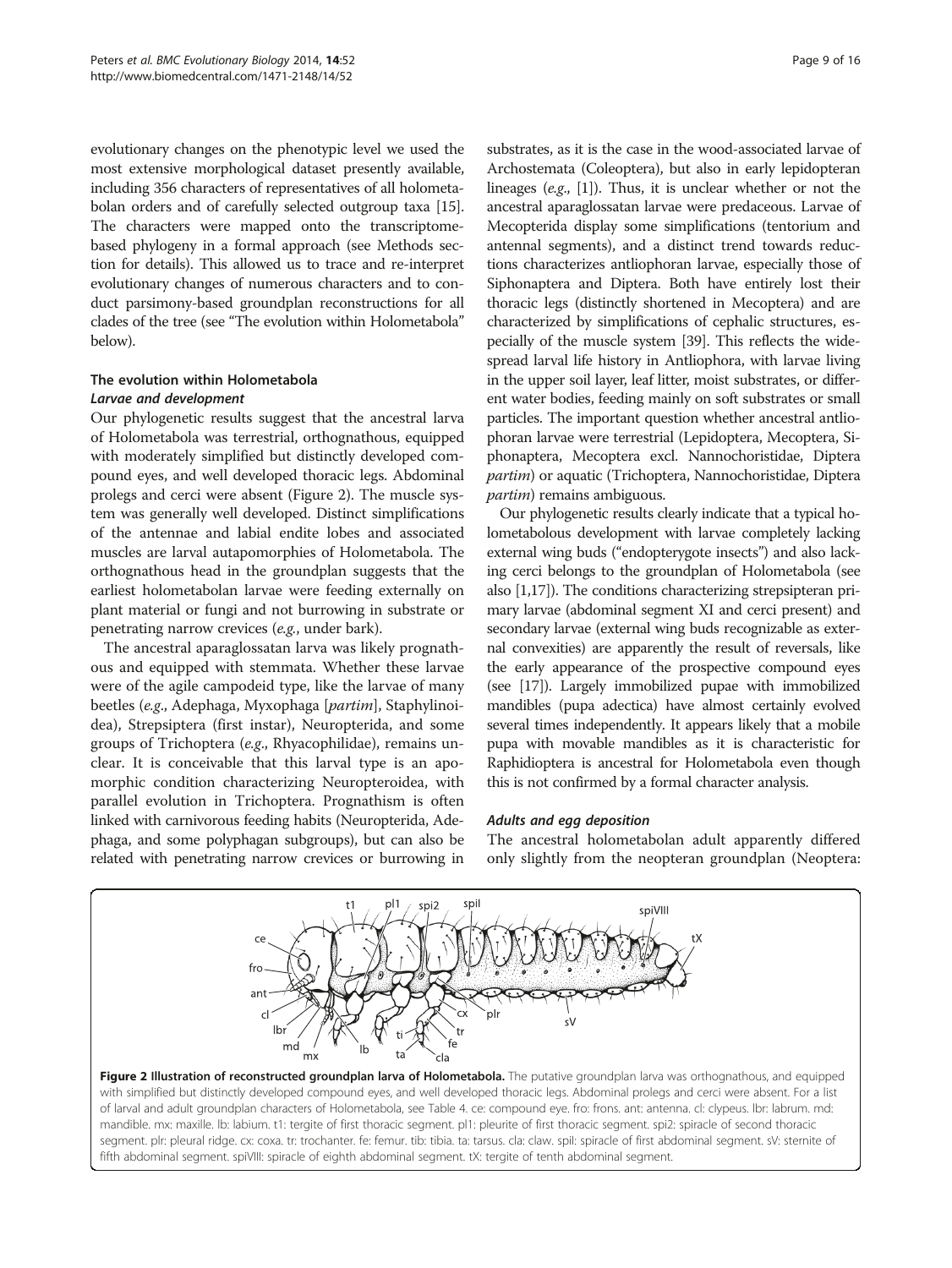<span id="page-9-0"></span>all winged insects except Odonata and Ephemeroptera). Cephalic structures, the entire muscle system, the flight apparatus, and abdominal structures appear largely unmodified [\[15,23,39,40\]](#page-14-0). The most profound apomorphies in adult holometabolan insects are related to the invagination of the pterothoracic sternites (e.g., closely adjacent meso- and metacoxae) [\[24](#page-14-0)]. Our data do not lead to a reliable assessment of ancestral feeding habits of holometabolan adults, but it is apparent that feeding in the adult stage played a minor role compared to feeding in the larval stages. Exceptions to this rule are for instance predaceous beetles (e.g., Dytiscidae and Carabidae) with a very rapid postembryonic development and long-lived adults.

Distinct morphological character transformations characterize the rise of Aparaglossata: the reduction of the labial endite lobes (paraglossae), including muscles, the distinct modification of the orthopteroid ovipositor, and possibly the reduced number of Malpighian tubules (also in Acercaria (true bugs, psocopterans, lice, and relatives)) [\[15,41\]](#page-14-0). Our results do not allow for an unambiguous reconstruction of the ancestral condition of the flight apparatus for Holometabola and Aparaglossata. It appears plausible that approximately equally sized pterothoracic segments (as in Neuropterida, early lepidopteran lineages, and Mecoptera) are plesiomorphic for Aparaglossata, but the reconstruction of the ancestral state of this character in the formal analysis remained ambiguous. As pointed out above, the question whether or not Coleopterida is a monophylic group is not completely settled. However, it appears plausible to assume that posteromotorism evolved only once in a common ancestor of Strepsiptera and Coleoptera, with a suite of related features, such as the size reduction of the mesothorax, a distinct reduction of the mesothoracic muscle system [\[42](#page-15-0)], and an increased size of the metathorax. A distinct anteromotorism as it is present in Hymenoptera, Trichoptera, "higher" Lepidoptera, and Diptera is possibly ancestral in Holometabola, but it is conceivable that this condition has evolved (secondarily?, see above) several times independently (e.g., almost equally sized pterothoracic segments in non-glossatan Lepidoptera).

Wing coupling mechanisms have apparently evolved independently in Hymenoptera (hamuli as an autapomorphy of the order, see Additional file [4,](#page-13-0) Chapter 5), Trichoptera, Lepidoptera, and some families of Neuroptera (different mechanisms occur in these orders).

The primary mode of egg deposition in Holometabola was very likely endophytic, as it can be assumed for the groundplan of Hymenoptera ("Symphyta"). This mode of egg deposition is arguably maintained in the groundplan of Neuropteroidea. Raphidioptera have a modified, elongated ovipositor which they use to deposit eggs under bark or into ground litter. This resembles egg deposition

as assumed for the groundplan of Holometabola and Hymenoptera; however, it might also be a derived character. The complete or nearly complete reduction of elements of the primary ovipositor is a characteristic of Mecopterida and obviously related with superficial eggdeposition or oviposition in soft substrates. Our results mostly confirm an evolutionary scenario for the female postabdomen and egg-deposition as outlined in detail in Hünefeld et al. [\[41\]](#page-14-0).

## Conclusions

Our transcriptome-based phylogenetic results allowed a reconstruction of transformations of morphological characters of larvae and adults. To summarize our findings, we show a hypothesized ancestral holometabolan larva in Figure [2,](#page-8-0) and a selection of adult and larval groundplan features in Table [4](#page-7-0) (see Additional file [4,](#page-13-0) Chapter 5 for a full list). The ancestral state of the adult thorax remained ambiguous. Three main holometabolan types are shown in Figure [3](#page-10-0) (and in Additional file [5](#page-13-0) as 3D pdf). A selection of apomorphic features of the major subgroups of Holometabola whose phylogenetic origins have now been elucidated is presented in Table [4](#page-7-0) (see Additional file [4](#page-13-0), Chapter 5 for a full list).

For the first time in insect systematics a scenario for transformations on the phenotypic level is based on a strictly formal procedure, using a well-documented comprehensive morphological data-set in combination with analyses of phylogenomic data. Our combined approach may lead to a new level of reciprocal enlightenment between researchers with a main focus on morphology and molecular data, respectively, and eventually to new and well-founded insights into the evolution of Hexapoda and other groups of organisms.

## Methods

### Data acquisition

Our study included a total of 88 species: 71 holometabolan species, and 17 species belonging to different hemimetabolous lineages for outgroup comparison. Of these, we generated transcriptomic data *de novo* for 13 holometabolan species. From all remaining species, we used published transcriptomic data or the transcripts of the official gene set (OGS) if the genome of a species is already sequenced (see below).

The 13 holometabolan species (at least one representative of each order) with newly generated transcriptomic data are listed in Table [1](#page-2-0) (for details see Additional file [6](#page-13-0), Table S1). Extraction of RNA, cDNA library construction, library normalization, sequencing of 12.5 million paired end reads ( $\sim$  2.5 Gigabases raw reads per species) using the Illumina Technique (Hiseq 1000), and sequence processing (vector-clipping, trimming and soft-masking of raw reads, and assembly into contigs) were done by LGC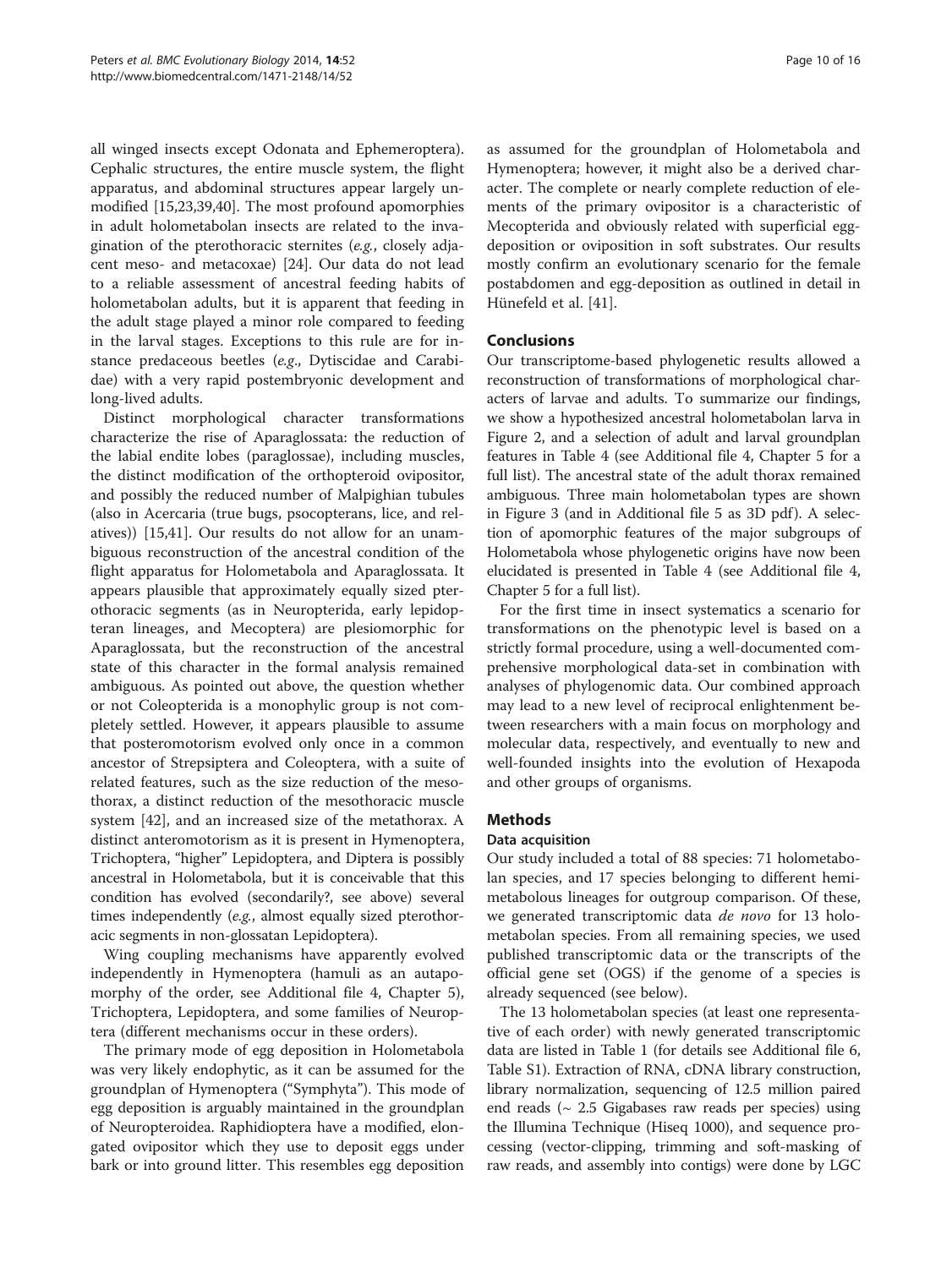Genomics, Berlin, Germany (see Additional file [4](#page-13-0), Chapter 1, and Additional files [6](#page-13-0) and [7:](#page-13-0) Tables S1 and S2 for details). All raw nucleotide sequence reads are deposited at the NCBI Sequence Read Archive (SRA). The corresponding nucleotide assemblies have been deposited at the NCBI's Transcriptome Sequences Database (TSA) (Umbrella project ID PRJNA176423). For further details and accession numbers, please refer to Additional file [4](#page-13-0), Chapter 1, and Additional file [7:](#page-13-0) Table S2.

Nucleotide sequence assemblies of published transcriptome data were obtained from the Deep Metazoan Phylogeny (DMP) database [\(http://www.deep-phylogeny.org/](http://www.deep-phylogeny.org/)), NCBI's Transcriptome Sequences Database (TSA) and from various web sources of species whose official gene set was available. We only used species with more than 3,000 available contigs (status: November 2012) (Additional file [8](#page-13-0): Table S3).

#### Orthology assignment

We mapped the transcripts to a set of 1,343 ortholog groups (OGs), i.e., a set of genes that have been identified as single-copy orthologs in 14 reference species (13 insects, 1 crustacean) in OrthoDB 4 [\(http://cegg.unige.ch/](http://cegg.unige.ch/orthodb4/) [orthodb4/](http://cegg.unige.ch/orthodb4/)) (see Additional file [9:](#page-13-0) Table S4 for reference

<span id="page-10-0"></span>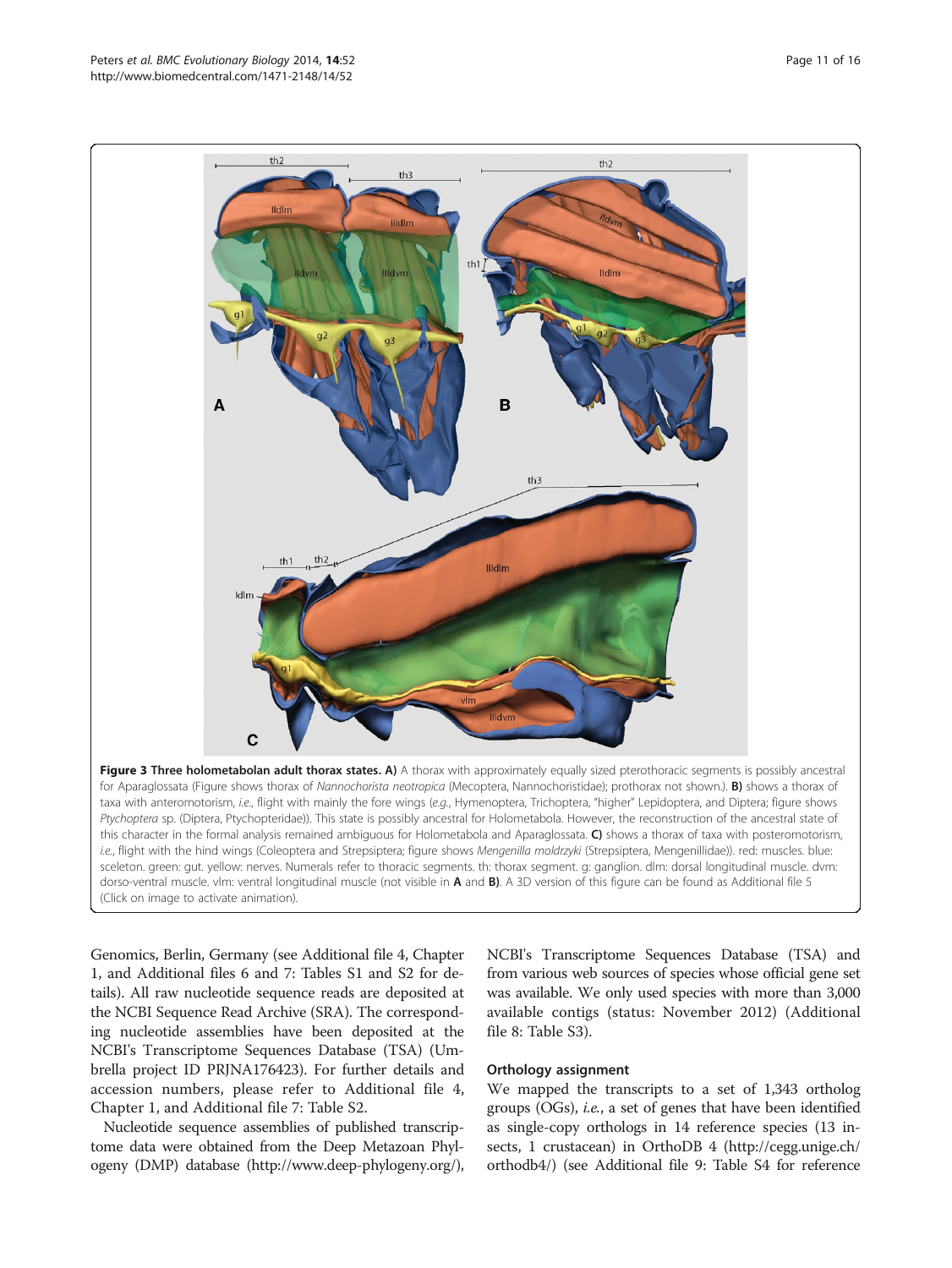species, and Additional file [10](#page-13-0): Table S5 for included orthologs; for details on the design of the ortholog reference set see Additional file [4,](#page-13-0) Chapter 2). Orthology of transcripts was assigned using HaMStRad, a modified version of HaMStR v.8 [[43](#page-15-0)] (see Additional file [4,](#page-13-0) Chapter 2 for details on modifications). The modified program files are available at<https://github.com/mptrsen/HaMStRad> (Status: March 2013). HaMStRad maps transcripts to a set of OGs using hidden Markov models and the best reciprocal hit criterion. We ran HaMStRad with the following settings: (i) the E-value cut-off for the pHMM search was 1e-5, (ii) the reciprocity criterion was considered fulfilled if the candidate OG was found as best hit in at least one of the 14 reference species during the reciprocal best hit search (RBH) (*−relaxed* option), (iii) in case of multiple transcripts being assigned to a given OG, the best set of non-overlapping transcripts was chosen while nonoverlapping transcripts are automatically concatenated (−representative option). Transcripts that were assigned to more than one OG were removed from the dataset using Perl scripts (available upon request) (redundancy check). Furthermore, we removed terminal stop codons and masked internal stop codons with 'X'.

## Multiple amino acid sequence alignment, refinement, and masking

We aligned all OGs separately at the amino acid level using MAFFT L-INS-i [[44](#page-15-0)] v6.951. Then we checked for misaligned sequences (henceforth called "outliers") in multiple amino acid sequence alignments (MSAs) of all OGs. This check was done with Perl scripts (available upon request) applying the following procedure: first, the maximal alignment length of a given multiple amino acid sequence alignment was recorded. Then, mean, median, and quartiles of BLOSUM62 distances of the amino acid sequences of all reference species were calculated. After that, the BLOSUM62 distance of each transcript to the sequence of its closest reference taxon (i.e., the reference taxon found as best reciprocal hit) was calculated. Subsequently, it was checked whether this distance was below or above a cut-off value of 2.25 times the distance of the upper quartile to the mean of the BLOSUM62 distances among the reference species. Transcripts with a minimal BLOSUM62 distance to a reference species above the cut-off were classified as outliers, and also sequences with less than 20 overlapping sites to the corresponding sequence of the reference species. All outliers were extracted from the respective MSAs. Each outlier amino acid sequence was separately aligned to only the aligned orthologous sequences of the reference species, using the "–add" option in MAFFT L-INS-i. The refined outlier amino acid sequences were reintegrated into the respective MSA using the alignment of the reference species as a backbone. The outlier check procedure as described above was repeated for each MSA. Sequences that were still classified as outliers were finally removed from the respective MSA (see Additional file [8:](#page-13-0) Table S3). Gap-only sites were also removed from the MSAs.

Ambiguously aligned sections were identified with a modified version of ALISCORE [\[45-47](#page-15-0)]; for modifications, see [[47](#page-15-0)]). We applied the default sliding window size, the maximal number of pairwise comparisons (−r option) and a special EST data scoring (−e option). Identified ambiguously aligned sections were removed ("masked") from the MSAs with ALICUT v.2.0 ([\[48](#page-15-0)], [http://www.museumkoenig.de/web/](http://www.museumkoenig.de/web/ZFMK_Mitarbeiter/KckPatrick/Software/AliCUT/Download/index.de.html) [ZFMK\\_Mitarbeiter/KckPatrick/Software/AliCUT/Download/](http://www.museumkoenig.de/web/ZFMK_Mitarbeiter/KckPatrick/Software/AliCUT/Download/index.de.html) [index.de.html](http://www.museumkoenig.de/web/ZFMK_Mitarbeiter/KckPatrick/Software/AliCUT/Download/index.de.html)) (see Additional file [11](#page-13-0): Table S6).

### Design of seven specific decisive datasets addressing particular phylogenetic relationships

We call a dataset phylogenetically decisive if all included OGs contain at least one sequence of a representative of each taxonomic group of interest. To compile decisive datasets, we selected four taxonomic groups of interest for each of our seven phylogenetic questions (Table [2](#page-3-0) and Table [3\)](#page-4-0). All species relevant for a specific question were assigned to one of the four groups (also called "clusters", see below; see also Additional file [12](#page-13-0)). The monophyly of each group of species is assumed. All OGs that contained at least one sequence of a representative of each group were extracted with Perl scripts (available upon request) and concatenated into seven supermatrices that constitute the seven decisive datasets. The taxa that are not relevant for answering the respective question were removed (see also Additional file [13:](#page-13-0) Table S7). The amount and distribution of missing data in each dataset was visualized with mare v. 0.1.2-rc ([[49](#page-15-0)], [http://mare.](http://mare.zfmk.de) [zfmk.de](http://mare.zfmk.de)) (Additional file [1](#page-13-0): Figures S1-S7).

#### Phylogenetic analyses

For each of the seven datasets, we performed phylogenetic tree reconstruction with the maximum likelihood (ML) optimality criterion and Four-cluster Likelihood Mapping (FcLM) at the amino acid level. We refrained from calculating the Relative Composition Variability (RCV, see [\[50](#page-15-0)]) among the sequences in a dataset to select an optimal data subset (e.g., first, second, and third codon positions of nucleotide sequence dataset, and amino acid sequence dataset) because the statistics is not independent of sequence length, number of sequences, and frequency of symbols. This renders a comparison of RCV between datasets with a different number of symbols and different lengths inappropriate.

For maximum likelihood tree inference, the smaller and larger datasets were treated in slightly different ways because of RAM limitations. For analyzing our small datasets (datasets 3, 4, 5, 7), we conducted one treesearch per dataset to determine the best fitting model, using the −AUTO function implemented in RAxML-Light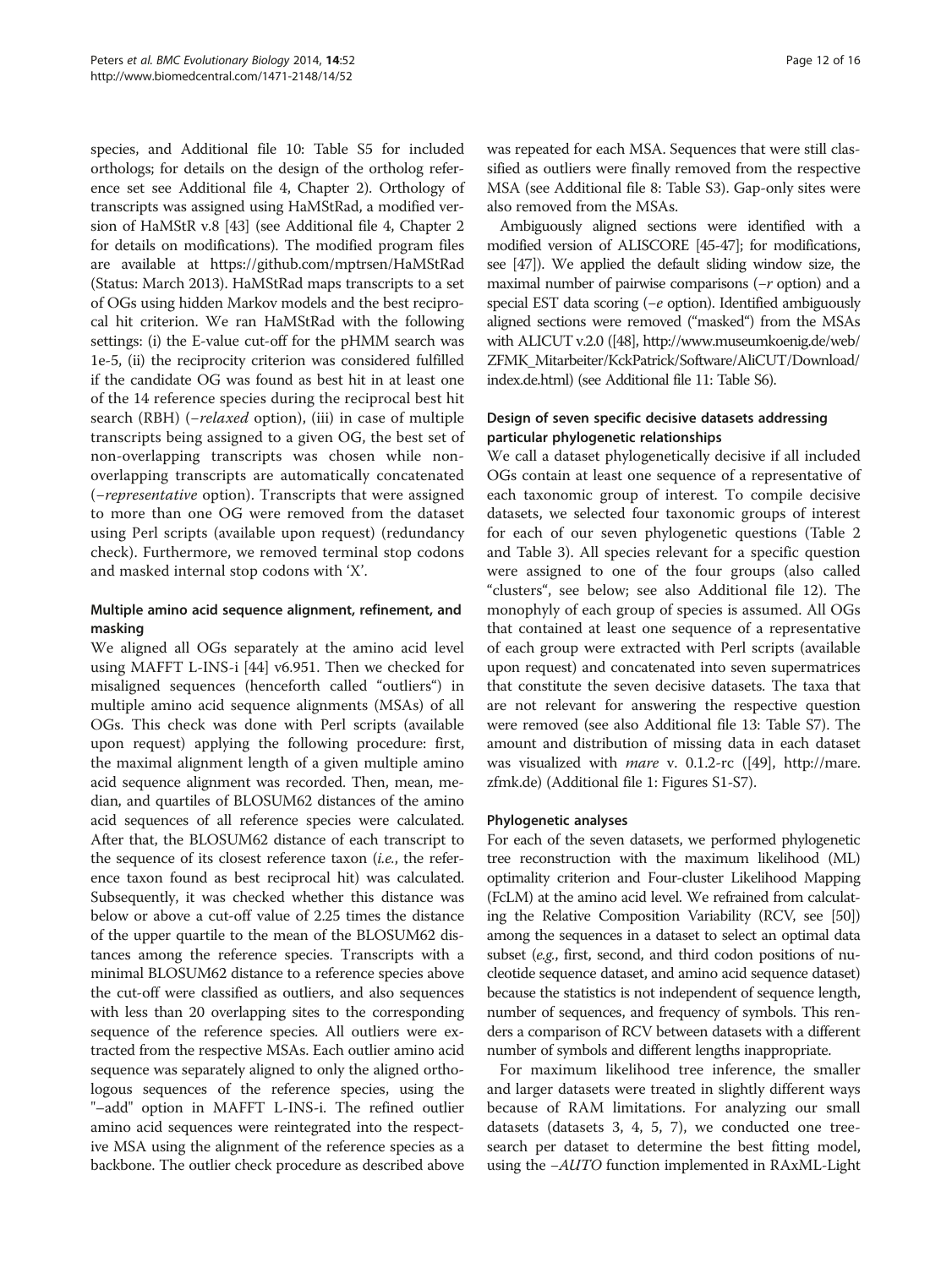[[51](#page-15-0)] v. 1.0.9., under the GAMMA model of rate heterogeneity [\[52\]](#page-15-0) using the median for the discrete GAMMA approximation. Then, ML trees for the small datasets were inferred applying the  $-f a$  command line option in RAxML [\[53](#page-15-0)], v.7.3.1, HYBRID [[54,55](#page-15-0)] with the CAT model of rate heterogeneity [\[53](#page-15-0)], the best-scoring amino acid substitution matrix, and empirical amino acid frequencies (PROTCAT, bestMODEL, F option). The final tree-searches were conducted under the GAMMA model of rate heterogeneity, again using the median for the discrete approximation. For analyzing our larger datasets (1, 2, and 6), we used RAxML-Light v. 1.0.9 to determine the best-scoring protein substitution model and for subsequent tree inferences. Based on randomized topologies of starting trees, we conducted 50 treesearches with the CAT model of rate heterogeneity (PROTCATAUTOF) and estimated the best-scoring model using empirical frequencies (+ F) for each tree-search. We subsequently estimated the best final GAMMA likelihood and additional parameters under the GAMMA model using the median for the discrete approximation. For all datasets, the best-scoring amino acid model was the LG model [\[56\]](#page-15-0).

We assessed statistical support for each node from bootstrap replicates. Bootstrap analyses were performed with the rapid bootstrap algorithm [\[53](#page-15-0)], using bootstopping criteria ([\[57\]](#page-15-0), command line option: −# autoMRE -B 0.01). For analyzing the small datasets, the search for the best tree and the bootstrap analyses were performed in one single step  $(-f \, a \, \text{option})$ . For analyzing the large datasets, bootstrap analyses were performed separately and the bootstrap support was plotted on the respective best tree.

All ML analyses were conducted on Linux clusters at the Cologne High Efficient Operating Platform for Science (CHEOPS), Regionales Rechenzentrum Köln (RRZK) (<http://rrzk.uni-koeln.de/cheops.html>).

After tree inference, we scrutinized our trees for rogue taxa ([[36,](#page-14-0)[58\]](#page-15-0), see Additional file [4,](#page-13-0) Chapter 4).

Trees were edited with Treegraph 2.0 [[59\]](#page-15-0), and rooted with respective outgroups (see Additional file [2](#page-13-0): Figures S8-S15). Supermatrices (*i.e.*, datasets) are deposited at labarchives repository, DOI10.6070/H4G73BMJ, [https://](https://mynotebook.labarchives.com/share/ubulin/MC4wfDIzNDAzLzAvVHJlZU5vZGUvMjA0NzAzNzkzMHwwLjA) [mynotebook.labarchives.com/share/ubulin/MC4wfDIzN](https://mynotebook.labarchives.com/share/ubulin/MC4wfDIzNDAzLzAvVHJlZU5vZGUvMjA0NzAzNzkzMHwwLjA) [DAzLzAvVHJlZU5vZGUvMjA0NzAzNzkzMHwwLjA.](https://mynotebook.labarchives.com/share/ubulin/MC4wfDIzNDAzLzAvVHJlZU5vZGUvMjA0NzAzNzkzMHwwLjA)

#### Four-cluster Likelihood Mapping (FcLM)

We used FcLM proposed by Strimmer and von Haeseler [[23\]](#page-14-0) as an alternative method for analyzing single phylogenetic splits. In each decisive dataset, all included species were binned into four clusters that correspond to the taxonomic groups that are relevant for the respective phylogenetic relationship (see above, Table [2](#page-3-0), and Additional file [12](#page-13-0)). The phylogenetic relationships between these four

clusters represent the phylogenetic question of interest. In one case (dataset 6), we defined two different sets of clusters because two phylogenetic hypotheses had to be tested. For each dataset, we calculated the log-likelihood values of all non-redundant quartets drawn from the predefined species groups ("clusters") (see Additional file [4](#page-13-0), Chapter 3). We implemented this in RAxML (as of v. 7.3) to be able to handle large-scale datasets. Calculation of loglikelihood values was performed using the GAMMA model of rate heterogeneity and empirical base frequencies with RAxML 7.3.1 (PTHREADS) on the MESCA System of the HPC Linux Cluster CHEOPS, RRZK, University of Cologne. We developed an additional tool written in Perl to map the support values of the RAxML analyses for each quartet onto 2D simplex graphs (available upon request). Results from the analysis of all seven datasets were plotted on the main tree (Figure [1\)](#page-5-0). For the final phylogenetic inference, we compared support inferred from FcLM with ML bootstrap support.

## Additional partitioned ML tree and FcLM analyses of dataset 5

We repeated ML tree reconstruction and FcLM based on partitioned analyses for dataset 5 to identify possible sources for incongruence between results of tree reconstruction and FcLM in this specific case. For the partitioned ML tree reconstruction (with 972 partitions), we followed the procedure applied on the large datasets (see above), but using ExaML (version 4.1 [2013-06-19]) instead of RAxML-Light, with the PSR model of rate heterogeneity (equal to CAT in RAxML-Light). We subsequently estimated the optimal parameters and the log-likelihood using the GAMMA model of rate heterogeneity. We performed 50 tree searches and choose the one with the best loglikelihood as best tree (Additional file [2](#page-13-0): Figure S15). For partitioned FcLM analysis, we used the respective best models for each partition, selected during the preceding ML tree search (–AUTO option in RAxML), as input (Additional file [14](#page-13-0): Table S8). For calculating the loglikelihood support for each drawn quartet, we used again the GAMMA model of rate heterogeneity and empirical base frequencies in RAxML 7.7.2 (PTHREADS). Results were again mapped onto a 2D simplex graph (Additional file [3:](#page-13-0) Figure S25).

#### Reconstruction of character evolution and groundplans

Morphological characters of immatures and adults were mapped onto the reconstructed tree using Mesquite ([\[33\]](#page-14-0),<http://mesquiteproject.org>). As input, we used the datamatrix of morphological characters published by Beutel et al. [[15](#page-14-0)] and the interordinal topology of the transcriptome-based phylogeny inferred from dataset 1, which represents the complete molecular datamatrix (Figure [1\)](#page-5-0). The taxon sampling at the species level is not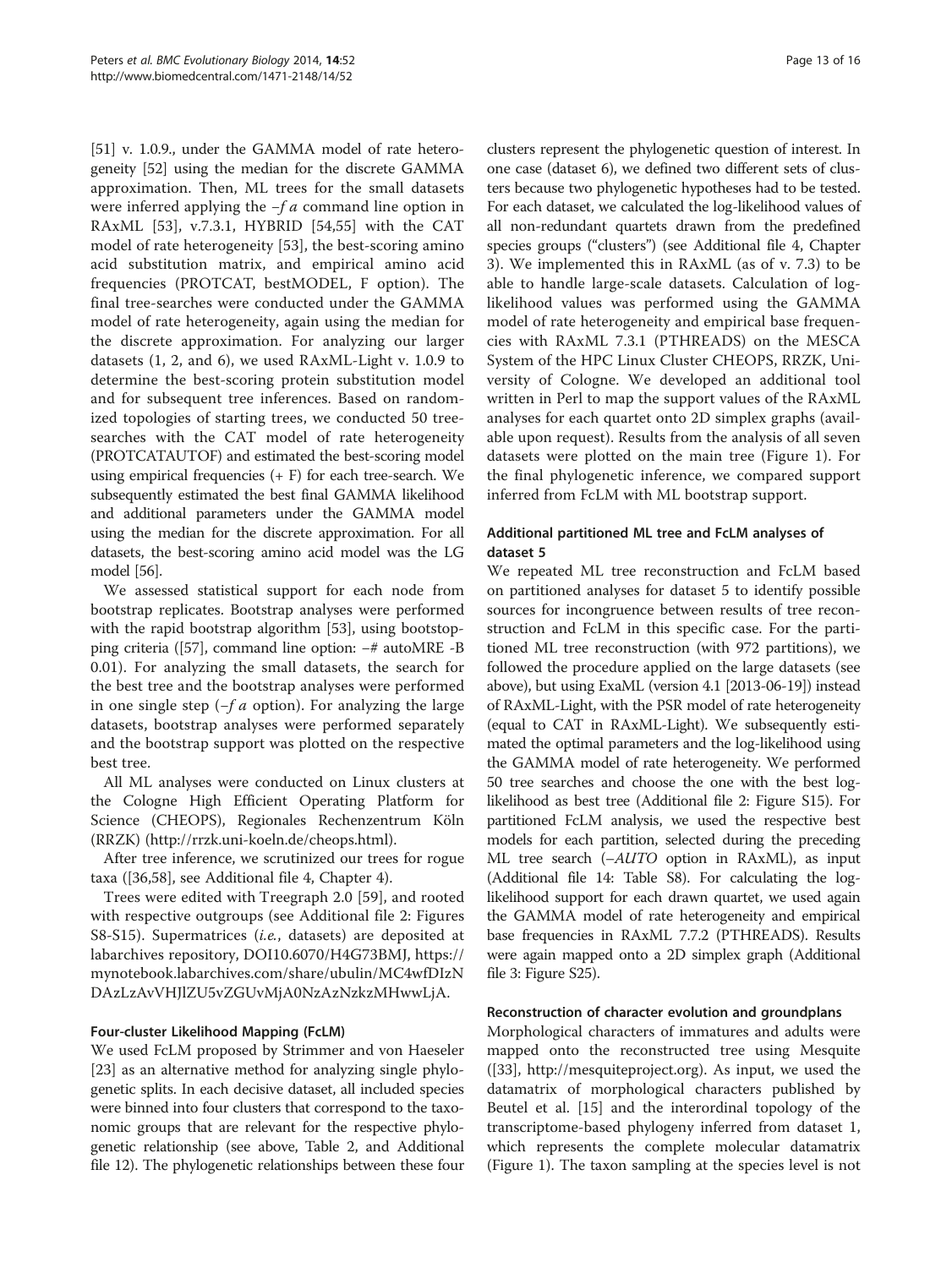<span id="page-13-0"></span>congruent between Beutel et al. [[15\]](#page-14-0) and the present study. However, all orders are covered in both studies, and only evolutionary transformations between orders or supraordinal taxa are considered here. To reconstruct the character evolution and groundplan features at each node, we used the "Trace Character History" option and performed maximum parsimony reconstructions of groundplans (select "Parsimony Ancestral States") for categorical characters under unordered states assumption.

#### Availability of supporting data

The datasets supporting the results of this article are available in the labarchives repository, DOI10.6070/ H4G73BMJ, [https://mynotebook.labarchives.com/share/](https://mynotebook.labarchives.com/share/ubulin/MC4wfDIzNDAzLzAvVHJlZU5vZGUvMjA0NzAzNzkzMHwwLjA) [ubulin/MC4wfDIzNDAzLzAvVHJlZU5vZGUvMjA0NzAz](https://mynotebook.labarchives.com/share/ubulin/MC4wfDIzNDAzLzAvVHJlZU5vZGUvMjA0NzAzNzkzMHwwLjA) [NzkzMHwwLjA](https://mynotebook.labarchives.com/share/ubulin/MC4wfDIzNDAzLzAvVHJlZU5vZGUvMjA0NzAzNzkzMHwwLjA).

## Additional files

[Additional file 1: Figures S1-S7.](http://www.biomedcentral.com/content/supplementary/1471-2148-14-52-S1.pdf) Presence and absence of genes in datasets 1 to 7. Files visualize the data matrices of datasets 1 to 7, in terms of gene coverage (Figure S1: dataset 1 to Figure S7: dataset 7). Grey dot: gene present. White dot: gene absent. The data matrices were visualized with mare [[49\]](#page-15-0).

[Additional file 2: Figures S8-S15.](http://www.biomedcentral.com/content/supplementary/1471-2148-14-52-S2.pdf) Full phylogenetic trees, inferred from ML analyses of datasets 1 to 7. Files show full phylogenetic trees, inferred from maximum likelihood (ML) tree reconstructions of datasets 1 to 7 (Figure S8: dataset 1 to Figure S14: dataset 7; Figure S15: best tree of the additional partitioned analysis of dataset 5). Branches with <50% bootstrap support are shown as unresolved. Species for which new transcriptome data were generated in this study are in bold print. For details of phylogenetic tree reconstruction, see [Methods](#page-9-0) section of main text.

[Additional file 3: Figures S16-S25.](http://www.biomedcentral.com/content/supplementary/1471-2148-14-52-S3.pdf) Results of the Four-cluster Likelihood Mapping (FcLM) as 2D simplex graphs. Figure S16. Exemplary 2D simplex graph based on the Four-cluster Likelihood Mapping (FcLM). For explanations see Additional file 4, Chapter 3, Figures S17-S25, 2D simplex graphs showing results of the Four-cluster Likelihood Mapping (FcLM) of datasets 1 to 7 (Figure S17: dataset 1 to Figure S221: dataset 5; Figure S22 and S23: dataset 6a and 6b; Figure S24: dataset 7, Figure S25: additional partitioned analysis of dataset 5). Left: the support for each quartet is shown as a single dot mapped onto the 2D simplex graph. Right: proportion of quartets with predominant support for the respective topology is given. For details on methods, topologies T1, T2, and T3, and interpretation of results see [Methods](#page-9-0) and [Results](#page-2-0) section of the main text, Additional file 4, Chapter 3, and Figure S16.

[Additional file 4:](http://www.biomedcentral.com/content/supplementary/1471-2148-14-52-S4.pdf) More details on methods and results. The text gives more detailed information on methods (generation of new transcriptome data and retrieval of published data, orthology assignment, and Four-cluster Likelihood Mapping), and provides additional results (rogue taxa, morphological analyses).

[Additional file 5: Figure\\_3\\_3D.](http://www.biomedcentral.com/content/supplementary/1471-2148-14-52-S5.pdf) Figure [3](#page-10-0) of main text as 3D pdf. Click on image to activate animation.

[Additional file 6: Table S1.](http://www.biomedcentral.com/content/supplementary/1471-2148-14-52-S6.xls) Species for which new transcriptome data were generated, with collecting and preservation information. This table gives all available metadata for the species for which new transcriptome data were generated in this study, including, for example, collecting information, species identifying person, sex and stage, preservation details.

[Additional file 7: Table S2.](http://www.biomedcentral.com/content/supplementary/1471-2148-14-52-S7.xls) Statistics of newly generated transcriptome data. This table gives statistics of the generated data, e.g., number of raw reads, number of contigs after assembly, length of contigs, and accession numbers at NCBI GenBank. All data can be found at NCBI Umbrella BioProject ID: PRJNA176423 - Evolution of holometabolous insects; BioProject accession number: SRP015962. For details on linker clipping and quality trimming see Additional file 4, Chapter 1.

[Additional file 8: Table S3.](http://www.biomedcentral.com/content/supplementary/1471-2148-14-52-S8.xls) All species included in this study, including previously published data. Listed are sources for download of data, results of orthology assignment, and results of subsequent quality assessment steps (see [Methods](#page-9-0) section of main text for details). Capitalized species: whole genome sequence and an official gene set are available. Species marked with an asterisk were used as reference species in the ortholog reference set, see Additional file 4, Chapter 2 for details.

[Additional file 9: Table S4.](http://www.biomedcentral.com/content/supplementary/1471-2148-14-52-S9.xls) Reference species used in the ortholog reference set. Table lists the species that were used during compilation of the ortholog reference set, see Additional file 4, Chapter 2 for details, and information on download source and date. Daphnia pulex was used as reference species but not included in the taxon sampling.

[Additional file 10: Table S5.](http://www.biomedcentral.com/content/supplementary/1471-2148-14-52-S10.xls) List of 1,343 ortholog groups (OGs) included in the ortholog reference set. Table lists all OGs analyzed in this study, with OG ID, Uniprot ID, and preliminary annotation. Annotation was retrieved from OrthoDB4, either using a consensus rule for OGs marked with an asterisk, or adopting the annotation of Pediculus humanus; 'x' indicates the complete removal of an annotation during the cleaning process (see Additional file 4, Chapter 2 for details).

[Additional file 11: Table S6.](http://www.biomedcentral.com/content/supplementary/1471-2148-14-52-S11.xls) Proportion of excluded ambiguously aligned sites (%) for each ortholog group. In each ortholog group, alignment sections which were evaluated as ambiguous with ALISCORE were excluded prior to compilation of datasets 1 to 7, subsequent ML tree reconstruction and FcLM (see [Methods](#page-9-0) section of main text for details).

[Additional file 12:](http://www.biomedcentral.com/content/supplementary/1471-2148-14-52-S12.txt) Species groups selected for the design of decisive datasets. For design of our seven datasets, we selected four taxonomic groups each of which is relevant to address a phylogenetic relationship in question. Species were binned into these four groups. In this file, we list the species included in each group for each of our datasets.

[Additional file 13: Table S7.](http://www.biomedcentral.com/content/supplementary/1471-2148-14-52-S13.xls) Number of ortholog groups (OGs) per species and dataset. Table lists how many OGs are covered by each species in the seven datasets that were analyzed in this study.

[Additional file 14: Table S8.](http://www.biomedcentral.com/content/supplementary/1471-2148-14-52-S14.txt) Best scoring model of each partition in partitioned analyses of dataset 5. The table lists the selected model for each partition of dataset 5, using the AUTO option implemented in ExaML, applied in the additional partitioned analyses (ML tree reconstruction and FcLM).

#### Competing interests

The authors declare that they have no competing interests.

#### Authors' contributions

The study was conceived by BM, KM, KMK, UA, HA, RSP and RGB. MP and KM compiled the ortholog reference set. MP wrote HaMStRad. JW, MP, TZ, ON, CM, and BM wrote all necessary Perl scripts. AD conducted VecScreen analyses and did the submission of data. KM conducted all molecular data analyses except alignment refinement (done by CM) and rogue taxon analyses (done by AJA). AS re-implemented and parallelized the likelihood calculations on quartets in RAxML. Analyses of morphological data were done by RGB and FF. The manuscript was written by RSP, KM, RGB and BM with useful comments and revisions from all other authors. All authors read and approved the final manuscript.

#### Acknowledgements

We thank Dominique Zimmermann, Michael A. Ivie, Kai Schütte, Ewald Altenhofer, Dieter Stüning, Douglas Craig, Alexander Blanke, Martin Kubiak, Hans Malicky, Hans Pohl, and Eva Buscher and her husband for collecting or help in collecting, and identifying species. We acknowledge Torsten Struck, ZFMK, for kindly providing a Perl script for checking multiple assignments of transcripts to different orthologs. We want to thank LGC Genomics Berlin, especially Berthold Fartmann, Victor Achter at Cologne High Efficient Operating Platform for Science (CHEOPS), Regionales Rechenzentrum Köln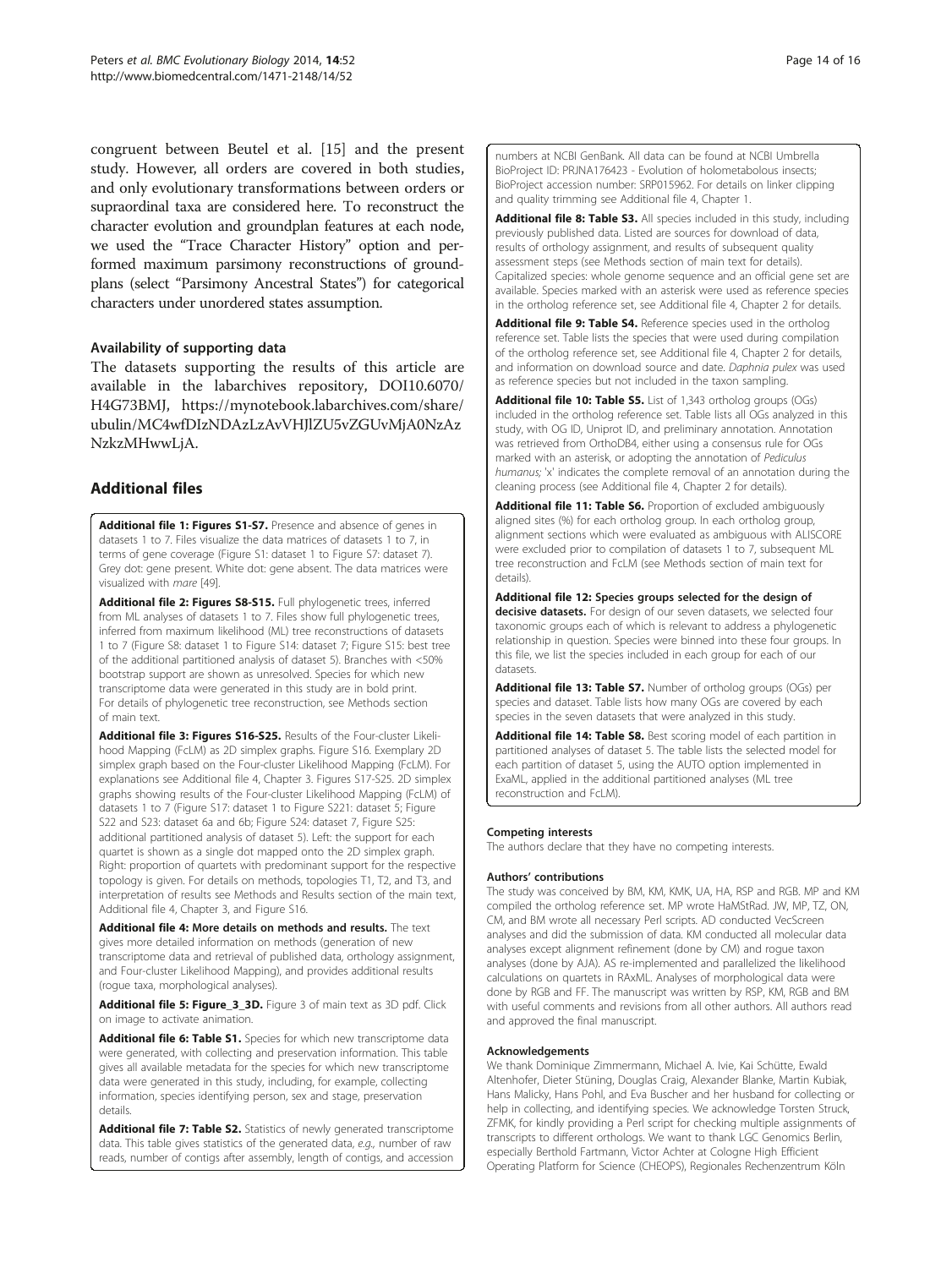<span id="page-14-0"></span>(RRZK), Julia Schwarzer (EAWAG, Kastanienbaum), and Claudia Etzbauer (ZFMK), as well as two anonymous reviewers for their helpful comments. RGB was funded by the DFG grant BE 1789/8-1. RSP, KM and BM were funded by the DFG grant MI 649/10.

#### Author details

1 Zoologisches Forschungsmuseum Alexander Koenig, Abteilung Arthropoda, Adenauerallee 160, 53113 Bonn, Germany. <sup>2</sup>Zoologisches Forschungsmuseum Alexander Koenig, Zentrum für Molekulare Biodiversitätsforschung (zmb), Adenauerallee 160, 53113 Bonn, Germany. <sup>3</sup>CSIRO Ecosystem Sciences, Australian National Insect Collection, Clunies Ross Street, Acton ACT 2601, Australia. <sup>4</sup>Rutgers University, Department of Ecology, Evolution and Natural Resources, New Brunswick, NJ 08901, USA. 5 Naturhistorisches Museum Wien, 2. Zool. Abteilung, Burgring 7, 1010 Vienna, Austria. <sup>6</sup>Department of Evolutionary Biology, University of Vienna, Althanstraße 14, 1090 Vienna, Austria. <sup>7</sup>Institut für Spezifische Prophylaxe und Tropenmedizin, Medizinische Parasitologie, Medizinische Universität Wien (MUW), Kinderspitalgasse 15, 1090 Vienna, Austria. <sup>8</sup>Heidelberg Institute for Theoretical Studies (HITS), Scientific Computing Group, Schloss-Wolfsbrunnenweg 35, 69118 Heidelberg, Germany. <sup>9</sup>Karlsruher Institut für Technologie, Fakultät für Informatik, Postfach 698076128 Karlsruhe, Germany. 10Biozentrum Grindel und Zoologisches Museum Hamburg, Universität Hamburg, Martin-Luther-King-Platz 3, 20146 Hamburg, Germany. <sup>11</sup>Entomology Group, Institut für Spezielle Zoologie und Evolutionsbiologie mit Phyletischem Museum, Friedrich-Schiller-Universität Jena, Erbertstraße. 1, 07743 Jena, Germany.

#### Received: 8 October 2013 Accepted: 4 March 2014 Published: 20 March 2014

#### References

- 1. Kristensen NP: Phylogeny of endopterygote insects, the most successful lineage of living organisms. Eur J Entomol 1999, 96:237–254.
- 2. Grimaldi D, Engel MS: Evolution of the Insects. Cambridge: Cambridge University Press; 2005.
- 3. Beutel RG, Pohl H: Endopterygote systematics where do we stand and what is the goal (Hexapoda, Arthropoda)? Syst Entomol 2006, 31:202–219.
- 4. Hennig W: Die Stammesgeschichte der Insekten. Frankfurt a. M: Waldemar Kramer; 1969.
- 5. Hinton HE: The phylogeny of the panorpoid orders. Ann Rev Entomol 1958, 3:181–206.
- 6. Rasnitsyn AP, Quicke DLJ: The history of insects. Dordrecht: Kluwer Publications; 2002.
- 7. Kukalová-Peck J, Lawrence JF: Relationships among coleopteran suborders and major endoneopteran lineages: evidence from hind wing characters. Eur J Entomol 2004, 101:95–144.
- Beutel RG, Gorb S: Ultrastructure of attachment specializations of hexapods (Arthropoda): evolutionary patterns inferred from a revised ordinal phylogeny. J Zool Syst Evol Res 2001, 39:77–207.
- Beutel RG, Gorb S: A revised interpretation of the evolution of attachment structures in Hexapoda (Arthropoda), with special emphasis on Mantophasmatodea. Arthropod Syst Phyl 2006, 64:3–25.
- 10. Wheeler WC, Whiting M, Wheeler QD, Carpenter JM: The phylogeny of extant hexapod orders. Cladistics 2001, 17:113–169.
- 11. Whiting MF, Carpenter JC, Wheeler QD, Wheeler WC: The Strepsiptera problem: phylogeny of the holometabolous insect orders inferred from 18S and 28S ribosomal DNA sequences and morphology. Syst Biol 1997, 46:1–68.
- 12. Whiting MF: Mecoptera is paraphyletic: multiple genes and phylogeny of Mecoptera and Siphonaptera. Zool Scripta 2002, 31:93–104.
- 13. Wiegmann BM, Trautwein MD, Kim JW, Cassel BK, Bertone MA, Winterton SL, Yeates DK: Single-copy nuclear genes resolve the phylogeny of the holometabolous insects. BMC Biol 2009, 7:34.
- 14. McKenna DD, Farrell BD: 9-genes reinforce the phylogeny of Holometabola and yield alternate views on the phylogenetic placement of Strepsiptera. PLoS ONE 2010, 5:e11887.
- 15. Beutel RG, Friedrich F, Hörnschemeyer T, Pohl H, Hünefeld F, Beckmann F, Meier R, Misof B, Whiting MF, Vilhemsen L: Morphological and molecular evidence converging upon a robust phylogeny of the megadiverse Holometabola. Cladistics 2011, 26:1–15.
- 16. Ishiwata K, Sasaki G, Ogawa J, Miyata T, Su ZH: Phylogenetic relationships among insect orders based on three nuclear protein-coding gene sequences. Mol Phylogenet Evol 2011, 58:169–180.
- 17. Niehuis O, Hartig G, Grath S, Pohl H, Lehmann J, Tafer H, Donath A, Krauss V, Eisenhardt C, Hertel J, Petersen M, Mayer C, Meusemann K, Peters RS, Stadler PF, Beutel RG, Bornberg-Bauer E, McKenna DD, Misof B: Genomic and morphological evidence converge to resolve the enigma of Strepsiptera. Curr Biol 2012, 22:1309–1313.
- 18. Aspöck U: Phylogeny of the Neuropterida (Insecta: Holometabola). Zool Scripta 2002, 31:51–55.
- 19. Aspöck U, Haring E, Aspöck H: The phylogeny of the Neuropterida: long lasting and current controversies and challenges (Insecta: Endopterygota). Arthropod Syst Phyl 2012, 70:119–129.
- 20. Beutel RG, Zimmermann D, Krauß M, Randolf S, Wipfler B: Head morphology of Osmylus fulvicephalus (Osmylidae, Neuroptera) and its phylogenetic implications. Org Divers Evol 2012, 10:311–329.
- 21. Trautwein MD, Wiegmann BM, Beutel R, Kjer K, Yeates DK: Advances in insect phylogeny at the dawn of the postgenomic era. Ann Rev Entomol 2012, 57:449–468.
- 22. Dell'Ampio E, Meusemann K, Szucsich NU, Peters RS, Meyer B, Borner J, Petersen M, Aberer AJ, Stamatakis A, Walzl MG, Minh BQ, von Haeseler A, Ebersberger I, Pass G, Misof B: Decisive data sets in phylogenomics: Lessons from studies on the phylogenetic relationships of primarily wingless insects. Mol Biol Evol 2014, 31:239–249.
- 23. Strimmer K, von Haeseler A: Likelihood-mapping: A simple method to visualize phylogenetic content of a sequence alignment. Proc Natl Acad Sci USA 1997, 94:6815–6819.
- 24. Friedrich F, Beutel RG: Good bye Halteria? The thoracic morphology of Endopterygota (Insecta) and its phylogenetic implications. Cladistics 2010, 26:579–612.
- 25. Kjer KM, Carle FL, Litman J, Ware J: A molecular phylogeny of Hexapoda. Arthropod Syst Phyl 2006, 64:35-44
- 26. Winterton SL, Hardy NB, Wiegmann BM: On wings of lace: phylogeny and Bayesian divergence time estimates of Neuropterida (Insecta) based on morphological and molecular data. Syst Entomol 2010, 35:349-378.
- Achtelig M: Neuropteroidea. Revisionary notes. In Insect Phylogeny. Edited by Hennig W. Chichester, New York, Brisbane, Toronto: John Wiley & Sons; 1981:286–300.
- 28. Aspöck U, Plant JD, Nemeschkal HL: Cladistic analysis of Neuroptera and their systematic position within Neuropterida (Insecta: Holometabola: Neuropterida: Neuroptera). Syst Entomol 2001, 26:73–86.
- 29. Aspöck U, Aspöck H: Phylogenetic relevance of the genital sclerites of Neuropterida (Insecta: Holometabola). Syst Entomol 2008, 33:97–127.
- 30. Pohl H, Beutel RG: The phylogeny of Strepsiptera (Hexapoda). Cladistics 2005, 21:328–374.
- 31. Johnston JS, Ross LD, Beani L, Hughes DP, Kathirithamby J: Tiny genomes and endoreduplication in Strepsiptera. Insect Mol Biol 2004, 13:581–585.
- 32. Proffitt F: Twisted parasites from "outer space" perplex biologists. Science 2005, 307:343.
- 33. Maddison WP, Maddison DR: Mesquite: a modular system for evolutionary analysis; 2007 [<http://mesquiteproject.org>]
- 34. Salichos L, Rokas A: Inferring ancient divergences requires genes with strong phylogenetic signals. Nature 2013, 497:327–331.
- 35. Kjer KM: Aligned 18S and insect phylogeny. Syst Biol 2004, 53:506–514.
- 36. Aberer AJ, Stamatakis A: A simple and accurate method for rogue taxon identification. In Bioinformatics and Biomedicine (BIBM). Atlanta: IEEE International Conference on Bioinformatics and Biomedicine; 2011:118–122.
- 37. Simon S, Strauss S, von Haeseler A, Hadrys H: A phylogenomic approach to resolve the basal pterygote divergence. Mol Biol Evol 2009, 26:2719–2730.
- 38. Simon S, Narechania A, DeSalle R, Hadrys H: Insect phylogenomics: exploring the source of incongruence using new transcriptomic data. Genome Biol Evol 2012, 4:1295–1309.
- 39. Beutel RG, Kristensen N-P, Pohl H: Resolving insect phylogeny: the significance of cephalic structures of the Nannomecoptera in understanding endopterygote relationships. Arthropod Struct Dev 2009, 38:427–460.
- 40. Beutel RG, Vilhelmsen LB: Head anatomy of Xyelidae (Hexapoda: Hymenoptera) and phylogenetic implications. Org Div Evol 2007, 7:207-230.
- 41. Hünefeld F, Mißbach C, Beutel RG: The morphology and evolution of the female postabdomen of Holometabola (Insecta). Arthropod Struct Dev 2012, 41:361–371.